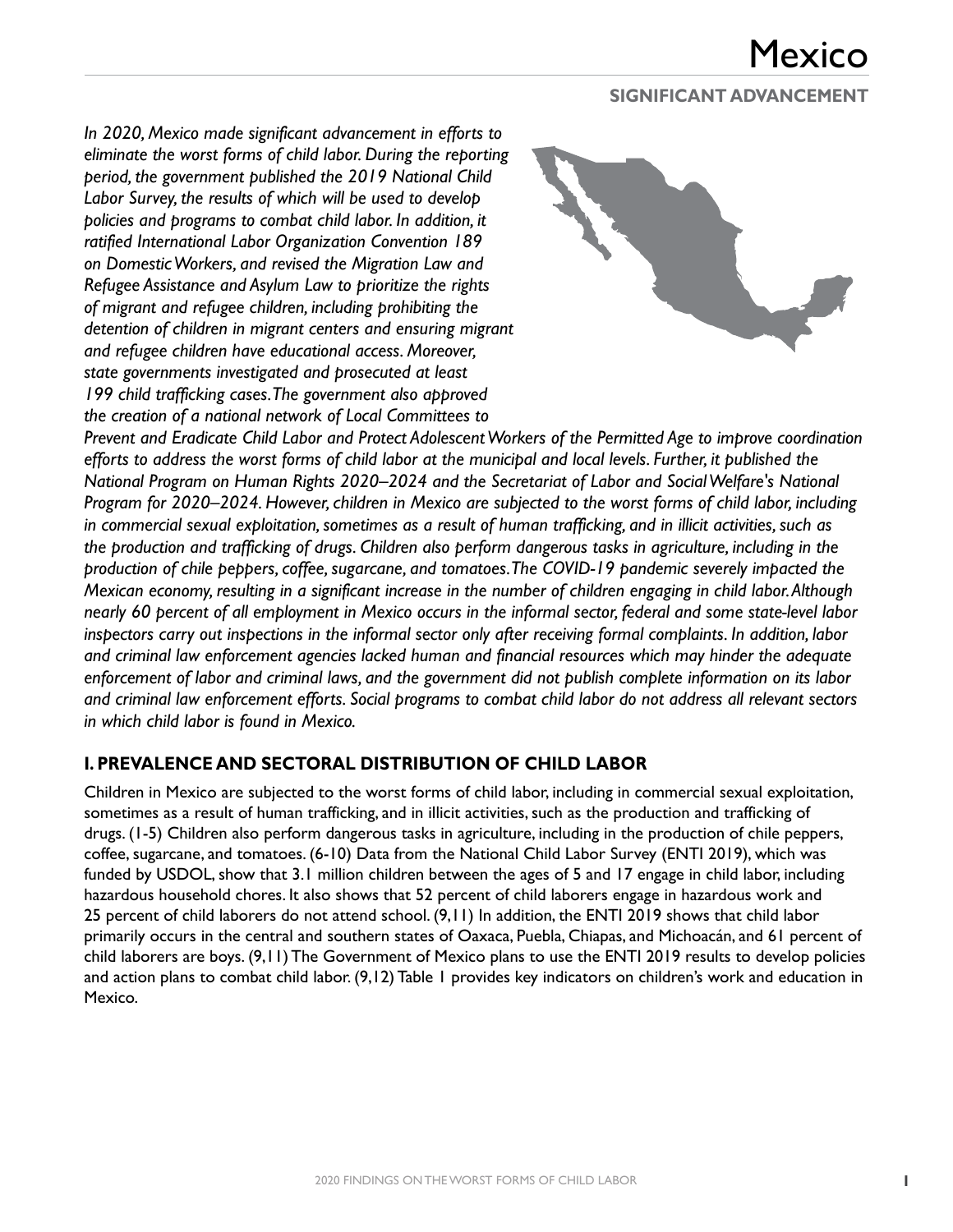#### **Table 1. Statistics on Children's Work and Education**

| Children                      | Age       | <b>Percent</b> |
|-------------------------------|-----------|----------------|
| Working (% and population)    | 5 to $14$ | 4.0 (866,293)  |
| Attending School (%)          | 5 to $14$ | 97.5           |
| Combining Work and School (%) | 7 to 14   | 4.4            |
| Primary Completion Rate (%)   |           | ר כחו          |

*Source for primary completion rate: Data from 2018, published by UNESCO Institute for Statistics, 2021.* (13)

*Source for all other data: International Labor Organization's analysis of statistics from Instituto Nacional de Estadística y Geografía (INEGI), Encuesta Nacional de Trabajo Infantil (ENTI), 2019.*(14)

#### **Figure 1. Working Children by Sector, Ages 5-14**



Based on a review of available information, Table 2 provides an overview of children's work by sector and activity.

| <b>Sector/Industry</b>                     | <b>Activity</b>                                                                                                                                                                                                      |  |
|--------------------------------------------|----------------------------------------------------------------------------------------------------------------------------------------------------------------------------------------------------------------------|--|
| Agriculture                                | Working in agriculture, <sup>†</sup> including in the production of avocados, chile peppers, coffee, cucumbers, eggplants,<br>beans (green), melons, onions, sugarcane, tobacco, $\dagger$ and tomatoes (6-10,15-18) |  |
|                                            | Cattle raising (19)                                                                                                                                                                                                  |  |
| Industry                                   | Manufacturing† footwear, furniture, garments, leather goods, and textiles (7,9,19-21)                                                                                                                                |  |
|                                            | Producing baked goods (9,19,22)                                                                                                                                                                                      |  |
|                                            | Construction, <sup>†</sup> activities unknown (7,9,19)                                                                                                                                                               |  |
|                                            | Mining, † including amber (9,19,23-25)                                                                                                                                                                               |  |
|                                            | Working in woodworking and welding shops (7,9,19)                                                                                                                                                                    |  |
| <b>Services</b>                            | Street work <sup>+</sup> as vendors, shoe shiners, beggars, car washers, and porters (6,22,26-29)                                                                                                                    |  |
|                                            | Working in auto repair, beauty salons, restaurants, bars, † and coffee shops (7,9,28)                                                                                                                                |  |
|                                            | Scavenging in landfills (6,30)                                                                                                                                                                                       |  |
|                                            | Domestic work (9,11,19,31,32)                                                                                                                                                                                        |  |
| Categorical Worst Forms of<br>Child Labor‡ | Forced labor in domestic work, street vending, and begging, each sometimes as a result of human<br>trafficking (4,23,29,32-36)                                                                                       |  |
|                                            | Commercial sexual exploitation, including in the production of pornography, sometimes as a result of human<br>trafficking (1,3,4,7,23,37)                                                                            |  |
|                                            | Use by cartels to perform illicit activities, including the production of poppies for heroin, drug trafficking,<br>and carrying out armed attacks, sometimes as a result of human trafficking (2,4,5,23,38-41)       |  |

#### **Table 2. Overview of Children's Work by Sector and Activity**

† Determined by national law or regulation as hazardous and, as such, relevant to Article 3(d) of ILO C. 182.

‡ Child labor understood as the worst forms of child labor *per se* under Article 3(a)–(c) of ILO C. 182.

In 2020, the COVID-19 pandemic severely impacted the Mexican economy, resulting in a significant increase in the number of children engaging in child labor. Experts estimate that as a result of the pandemic, the number of people living in poverty in Mexico will increase by 7.9 percent and the number of children engaging in child labor will increase by 5.5 percent. (5,24,42) Despite a government program to transmit public education classes via Internet, television, and radio during the pandemic, reports suggest that at least 2.5 million children did not continue their basic education. This includes 800,000 students who did not transition from lower secondary to upper secondary school. (43,44) In addition, students reported difficulty accessing classes as at least half of Mexican households do not have computers or Internet access, while 80 percent of indigenous or rural households lacked computers or Internet access. (44-46) The lack of access to education and school abandonment leaves children more vulnerable to the worst forms of child labor. (5,47,48)

Organized criminal groups recruit and exploit children in illicit activities, including serving as lookouts, carrying out armed attacks against authorities and rival cartels, and in the production, transport, and sale of drugs. Most of the time these children abandon school, are unable to access future employment in the formal sector, or go on to commit graver crimes. (4,5,41,49) Children in Mexico are also trafficked internally for commercial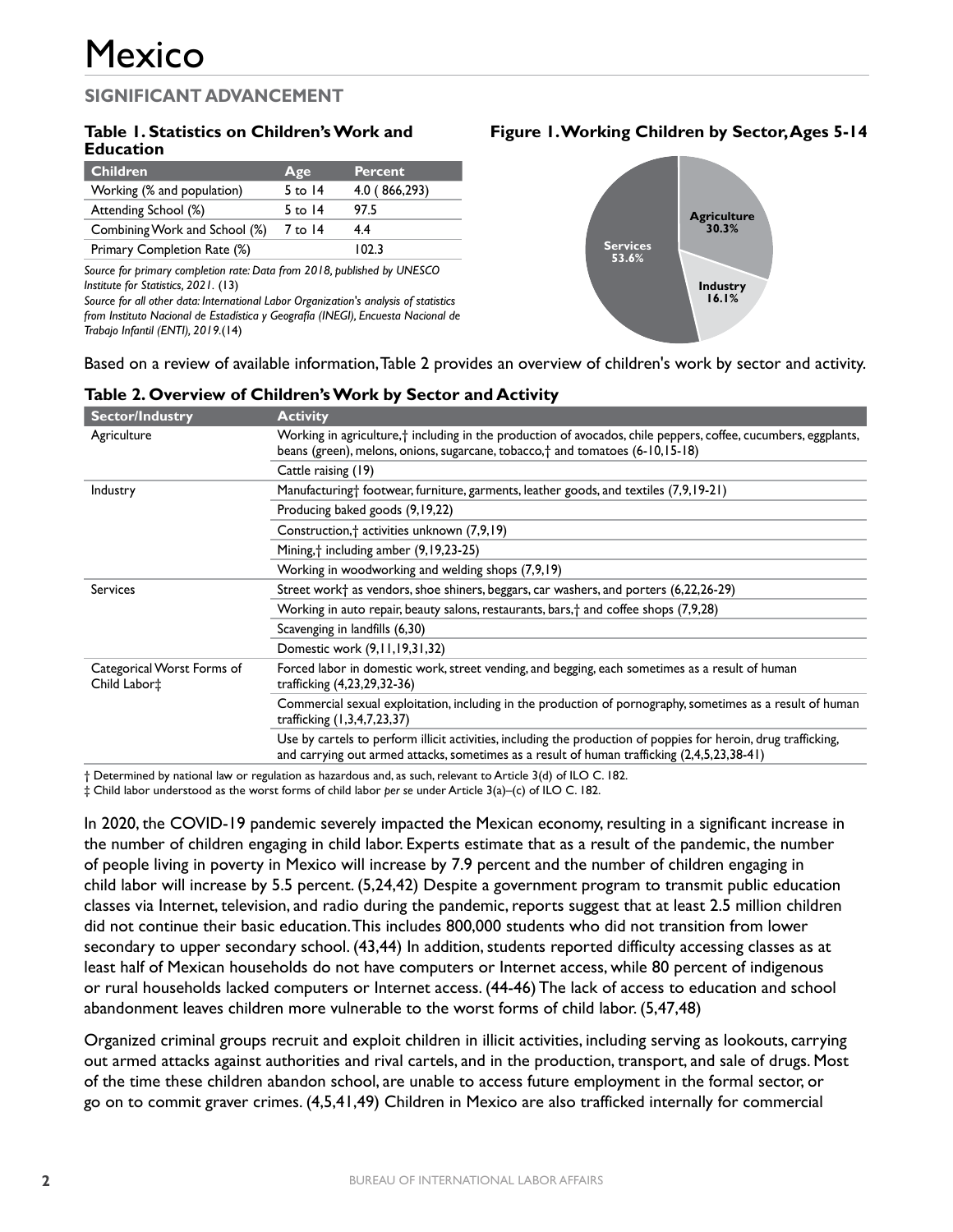sexual exploitation and illicit activities, including by organized criminal groups. The state of Tlaxcala is known as the predominant source and transit center for child commercial sexual exploitation in Mexico, but it also occurs in tourist areas such as Acapulco, Puerto Vallarta, and Cancun, and in northern border cities such as Tijuana and Ciudad Juárez. (1,3,23,50) The states of Chiapas, Guerrero, Puebla, and Veracruz are also source and transit centers for human trafficking for the purposes of sexual and labor exploitation. (23) Reports by Mexico's National Commission on Human Rights (CNDH) and the UN Office on Drugs and Crime found that 25 percent of female trafficking victims in Mexico are under 18 years of age while 45 percent of child trafficking victims are boys and girls of indigenous descent. (1,4,36,51,52) In addition, Mexican authorities reported that they registered an increase of 73 percent in online child pornography distribution during the pandemic. (37)

Child labor in agriculture is more prevalent among boys. Although children engage in agricultural activities throughout the country, the majority of child labor in this sector occurs in the central and southern states of Oaxaca, Puebla, Chiapas, and Nayarit. (9,11) Children's work in agriculture often includes long working hours, use of sharp tools, handling pesticides, and carrying heavy loads. (10,53,54) A 2018 report by the *Centro de Derechos Humanos de la Montaña Tlachinollan* found that 42 percent of migrant agricultural worker households had at least one child engaged in child labor, while in 2020, the government estimated that there are approximately 714,000 Mexican children who are internal migrant agricultural workers. (15,55,56) In addition, some children ages 15 to 17 living in agricultural export-producing communities are vulnerable to involvement in organized crime as they may not be able to find legal work. (18,57-59)

Children from indigenous populations are more likely to work across all sectors, including in agriculture, than non-indigenous children. (15,55,60) According to CNDH, indigenous populations are especially vulnerable to child labor and human trafficking due to low educational levels, linguistic barriers, and discrimination. (36,50,61- 63) Indigenous children are also less likely to attend school due to the lack of schools near their homes, and the lack of educational materials and instruction in native languages. (60,64-66)

Migrants, mostly from the Northern Triangle countries of El Salvador, Guatemala, and Honduras, who are fleeing violence, instability, and lack of opportunity in their countries of origin travel through Mexico en route to the United States. In 2020, Mexican authorities reported identifying and processing at least 87,000 migrants of whom approximately 20 percent were children, including at least 4,100 unaccompanied minors. (67-75) Migrant children, especially those travelling by themselves, are more vulnerable to human trafficking, forced recruitment by organized criminal groups, and other worst forms of child labor. (4,70,71) In addition, many migrant children do not have access to education. (68,69,71)

The National Institute of Migration (INM) is responsible for enforcing the rights of migrant children in coordination with the National System for Integral Family Development (SNDIF), and the Mexican Commission for Refugee Assistance (COMAR) is tasked with refugee assistance. However, due to government austerity measures and an increase in the number of migrants, including unaccompanied children, INM, SNDIF, and COMAR may have insufficient funding to carry out their mandates. (23,72,73,76,77) In addition, although the government revised laws in November 2020 to address the best interests of migrant and refugee children including placement in child protection centers while waiting to be repatriated, some children remained in INM detention centers without access to education during the reporting period. (68,70,73,78-80) Moreover, the lack of implementation and poor coordination by INM and SNDIF left some unaccompanied children and migrant families with children in vulnerable conditions and without access to shelter. In addition, many SNDIF shelters, in which these families and children are being housed, have reached or are nearing capacity. (49,77,81) To address these challenges, some state governments in states with large migrant communities have coordinated with civil society to provide shelter and education to migrant families. (70,71,82,83)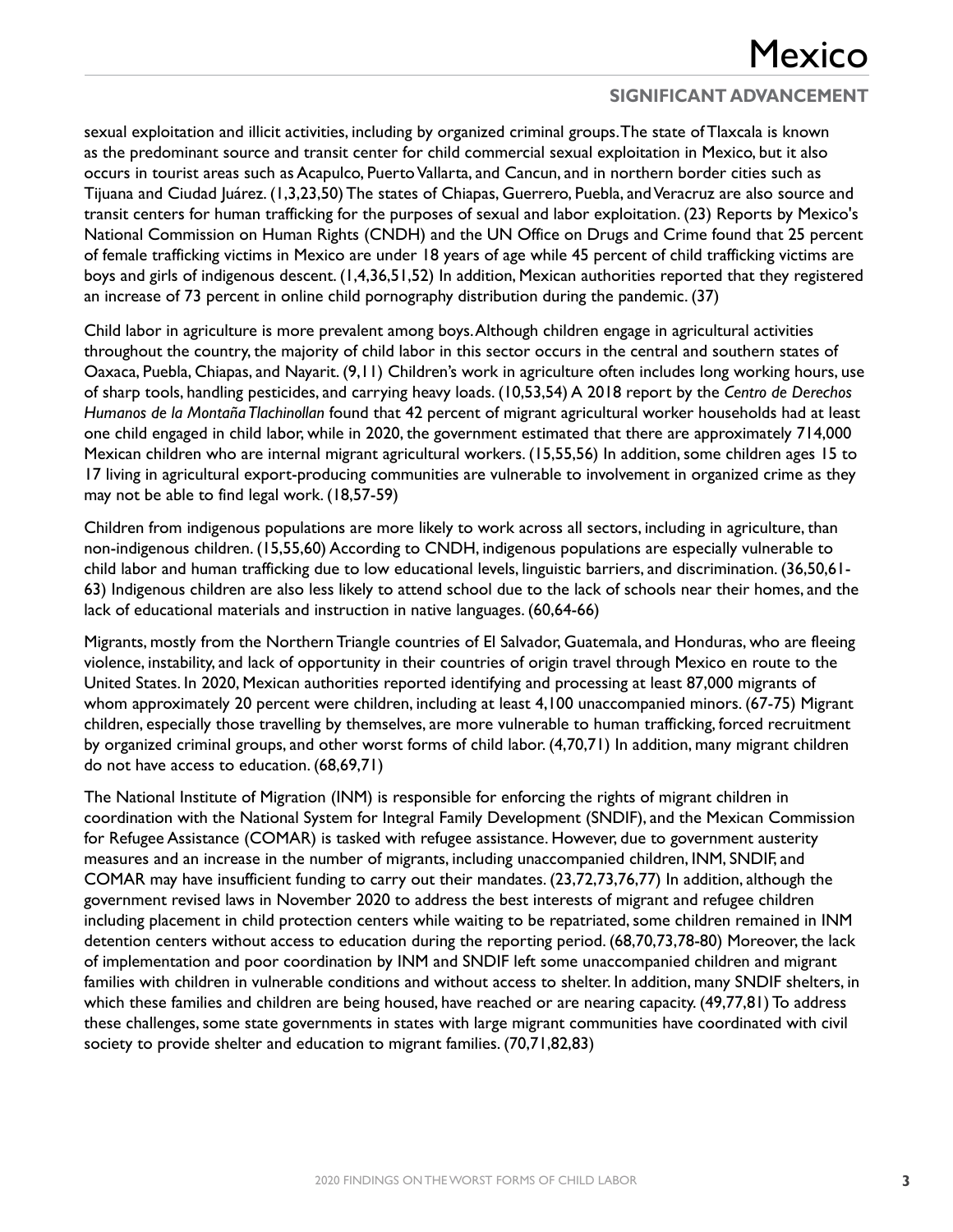## **II. LEGAL FRAMEWORK FOR CHILD LABOR**

Mexico has ratified all key international conventions concerning child labor (Table 3).

#### **Table 3. Ratification of International Conventions on Child Labor**

|  | <b>Convention</b>                                                                          | <b>Ratification</b> |
|--|--------------------------------------------------------------------------------------------|---------------------|
|  | ILO C. 138, Minimum Age                                                                    |                     |
|  | ILO C. 182, Worst Forms of Child Labor                                                     |                     |
|  | UN CRC                                                                                     |                     |
|  | UN CRC Optional Protocol on Armed Conflict                                                 |                     |
|  | UN CRC Optional Protocol on the Sale of Children, Child Prostitution and Child Pornography |                     |
|  | Palermo Protocol on Trafficking in Persons                                                 |                     |

On July 3, 2020, Mexico ratified ILO Domestic Workers Convention, 2011 (No. 189). (84,85)

The government's laws and regulations are in line with relevant international standards (Table 4).

| Table 4. Laws and Regulations on Child Labor |  |  |
|----------------------------------------------|--|--|
|----------------------------------------------|--|--|

| <b>Standard</b>                                                                            | <b>Meets International</b><br><b>Standards</b> | Age | <b>Legislation</b>                                                                                                                                                                             |
|--------------------------------------------------------------------------------------------|------------------------------------------------|-----|------------------------------------------------------------------------------------------------------------------------------------------------------------------------------------------------|
| Minimum Age for Work                                                                       | Yes                                            | 15  | Article 123 of the Constitution: Article 22 bis of the Labor<br>Code; Article 47 of the Law on the Rights of Children and<br>Adolescents; Article 6 of the General Law on Education (18,86-88) |
| Minimum Age for Hazardous<br>Work                                                          | Yes                                            | 18  | Article 175 of the Labor Code (18)                                                                                                                                                             |
| <b>Identification of Hazardous</b><br>Occupations or Activities<br>Prohibited for Children | Yes                                            |     | Articles 175-176 of the Labor Code (18)                                                                                                                                                        |
| Prohibition of Forced Labor                                                                | Yes                                            |     | Articles 1 and 5 of the Constitution; Articles 11, 12, and 22 of the<br>Trafficking in Persons Law; Article 47 of the Law on the Rights of<br>Children and Adolescents (86,87,89)              |
| Prohibition of Child Trafficking                                                           | Yes                                            |     | Article 10 of the Trafficking in Persons Law; Article 47 of the Law on<br>the Rights of Children and Adolescents (87,89)                                                                       |
| <b>Prohibition of Commercial</b><br>Sexual Exploitation of Children                        | Yes                                            |     | Articles 202–205 of the Federal Penal Code: Articles 13 and 18 of<br>the Trafficking in Persons Law; Article 47 of the Law on the Rights of<br>Children and Adolescents (87,89,90)             |
| Prohibition of Using Children<br>in Illicit Activities                                     | Yes                                            |     | Articles 196 and 201 of the Federal Penal Code: Article 24 of<br>the Trafficking in Persons Law; Articles 2, 4, and 5 of the Law on<br>Organized Crime (89-91)                                 |
| Prohibition of Compulsory<br>Recruitment of Children by<br>(State) Military                | Yes                                            |     | Article 5 of the Military Service Law (92)                                                                                                                                                     |
| Minimum Age for Voluntary<br><b>State Military Recruitment</b>                             | Yes                                            | 18  | Article 24 of the Military Service Law (92)                                                                                                                                                    |
| Prohibition of Military<br>Recruitment by Non-state<br><b>Armed Groups</b>                 | Yes                                            |     | Articles 123 and 201 of the Federal Penal Code: Articles 16 and 47<br>of the Law on the Rights of Children and Adolescents (87,90)                                                             |
| <b>Compulsory Education Age</b>                                                            | Yes                                            | 18  | Articles 6 and 129 of the General Law on Education (88)                                                                                                                                        |
| Free Public Education                                                                      | Yes                                            |     | Article 3 of the Constitution (86)                                                                                                                                                             |

The United States-Mexico-Canada Agreement (USMCA) entered into force on July 1, 2020. The agreement contains a labor chapter with fully enforceable labor obligations, including on internationally recognized labor rights. (93-96) Under this chapter, Mexico commits to adopt and maintain in its statutes, regulations, and practices the effective abolition of child labor and a prohibition on the worst forms of child labor. This chapter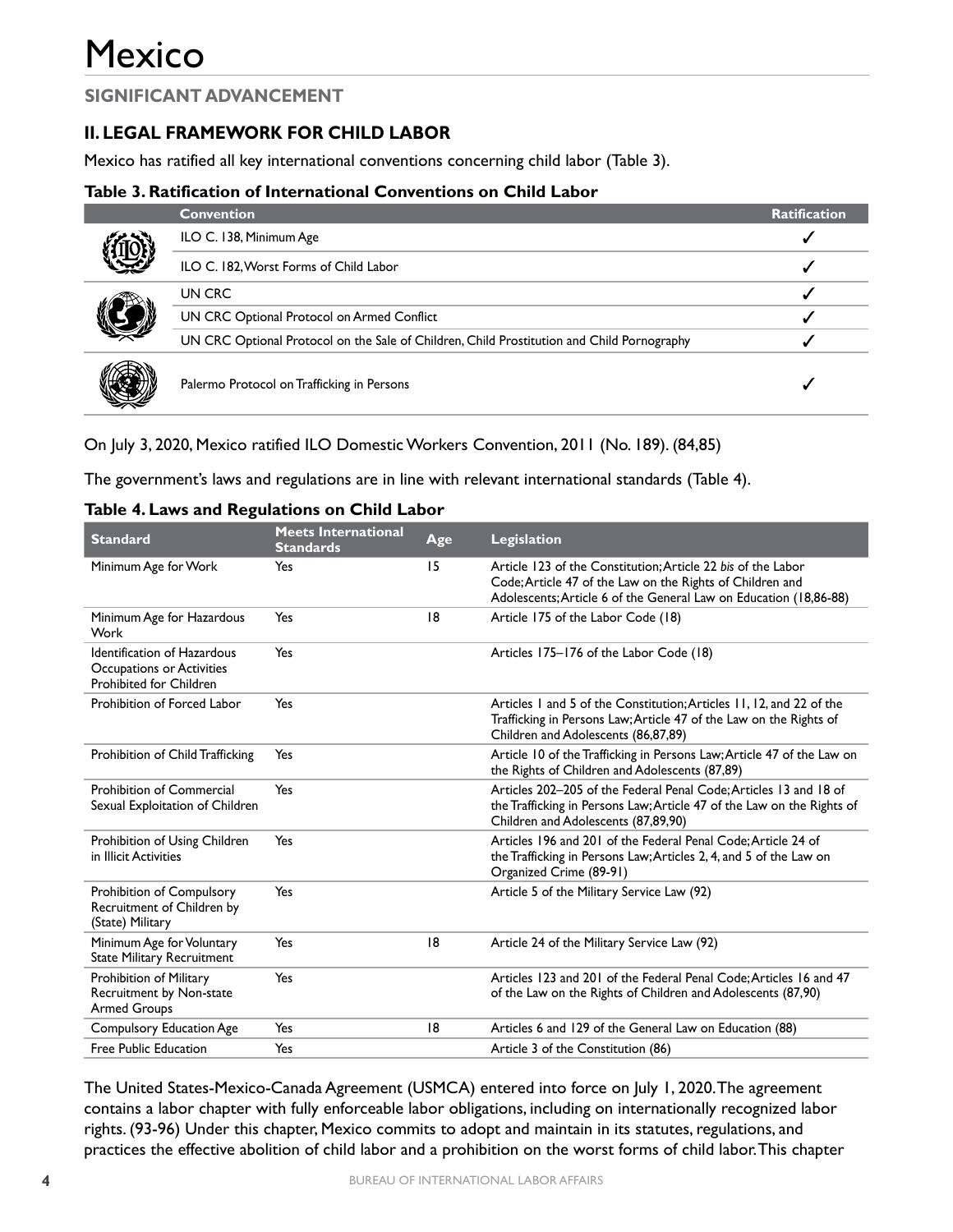also requires each country to prohibit the importation of goods into its territory from other countries produced in whole or in part by forced or compulsory labor, including forced or compulsory child labor. (49,93,96)

In November 2020, the government revised the Migration Law and the Refugee Assistance and Asylum Law to harmonize the provisions regarding migrant and refugee children's rights with the Law on the Rights of Children and Adolescents. These revisions include prohibiting the detention of migrant and refugee children, whether unaccompanied or not, in INM detention centers, and ensuring access to education for migrant and refugee children. (79,80,87,97,98)

As the minimum age for work at 15 years is lower than the compulsory education age, children may be encouraged to leave school before the completion of compulsory education. (18,88)

#### **III. ENFORCEMENT OF LAWS ON CHILD LABOR**

The government has established relevant institutional mechanisms for the enforcement of laws and regulations on child labor (Table 5). However, gaps exist within the operations of enforcement agencies that may hinder adequate enforcement of child labor laws.

| <b>Organization/Agency</b>                                                                    | <b>Role</b>                                                                                                                                                                                                                                                                                                                                                                                                                                                                                                                                                                                                                                                                                                                                                                                                                                                                                                                                                                                          |
|-----------------------------------------------------------------------------------------------|------------------------------------------------------------------------------------------------------------------------------------------------------------------------------------------------------------------------------------------------------------------------------------------------------------------------------------------------------------------------------------------------------------------------------------------------------------------------------------------------------------------------------------------------------------------------------------------------------------------------------------------------------------------------------------------------------------------------------------------------------------------------------------------------------------------------------------------------------------------------------------------------------------------------------------------------------------------------------------------------------|
| Secretariat of Labor and Social<br>Welfare (STPS)                                             | Leads efforts to enforce child labor laws, conduct labor inspections, and refer cases for investigation.<br>The Federal Prosecutor for the Defense of Work, an independent entity under STPS, prosecutes cases<br>in which workers' rights are violated, including cases with workers under age 18. (18,99-104) The STPS<br>inspectorate is responsible for labor law enforcement in 22 industrial sectors under federal jurisdiction,<br>including the sugar and tobacco industries, three types of enterprises, and labor matters affecting two or<br>more states. The state-level labor inspectorates are responsible for labor law enforcement in all other<br>situations. (18,86,105) During the reporting period, STPS collaborated with USDOL on two projects to<br>strengthen its capacity to enforce labor laws and train Mexican workers and unions on labor standards and<br>identifying labor violations. (106-110)                                                                      |
| Attorney General of the<br>Republic (FGR)                                                     | Prosecutes crimes involving human trafficking, including criminal violations related to child trafficking and<br>other worst forms of child labor. The Attorney General of the Republic's Specialized Unit for Crimes<br>against Women and Trafficking in Persons (FEVIMTRA) and the Specialized Unit on Trafficking in Minors,<br>People, and Organs (UEITMPO) are responsible for investigating and prosecuting human trafficking<br>cases at the federal level. (4,104,111-114) In addition, all 32 states have specialized Trafficking in Persons<br>(TIP) prosecutors or units, which are responsible for investigating and prosecuting cases of human<br>trafficking at the state level. Some state TIP units or prosecutors also prosecute cases of gender-based<br>violence. (50,59,115,116) In addition, federal and state TIP units receive some cases of child trafficking from<br>the National Institute of Migration and the Mexican Commission for Refugee Assistance. (76,78,117-120) |
| National Commission on Human<br>Rights (CNDH)                                                 | Independent ombudsman body. Receives complaints and conducts investigations on human rights violations,<br>including cases involving the worst forms of child labor. (121)                                                                                                                                                                                                                                                                                                                                                                                                                                                                                                                                                                                                                                                                                                                                                                                                                           |
| Conciliation and Arbitration<br>Boards and Labor Tribunals and<br><b>Conciliation Centers</b> | Tripartite boards which mediate and adjudicate labor disputes according to federal and state labor<br>laws, including processing cases in which children between the ages of 15 and 18 request permission<br>to work. Beginning in 2020, these boards are being replaced by federal- and state-level Conciliation<br>Centers and Labor Tribunals, which will oversee conciliation and adjudication of labor disputes,<br>respectively. (18,41,86,122-125) In 2020, STPS and state governments also began establishing systems<br>and institutions to address 2019 labor reform obligations to strengthen freedom of association and<br>collective bargaining rights. This included dedicating \$69 million to establish Conciliation Centers and<br>independent Labor Tribunals in eight states, begin file digitization, and carry out trainings on labor reform<br>implementation. (108,126-131)                                                                                                   |
| Secretariat of Health's National<br>System for Integral Family<br>Development (SNDIF)         | Provides social assistance to child victims, including shelter and legal services. Employs representatives at<br>the national, state, and municipal levels. (87,104,132) At the federal and state levels, also employs special<br>prosecutors to carry out legal action against crimes related to children and adolescent rights, including<br>violations related to the worst forms of child labor. (87,104,132) During school holidays, some state-level<br>SNDIF ministries conduct operations to monitor for child labor in the informal sector. (133-145)                                                                                                                                                                                                                                                                                                                                                                                                                                       |

Since 2019, the Government of Mexico has implemented austerity measures that have left many secretariats and agencies at both the federal and state levels without the appropriate personnel, expertise, and leadership to carry out core government functions, including establishing and implementing policies and programs related to the worst forms of child labor and enforcing related laws. (146-151)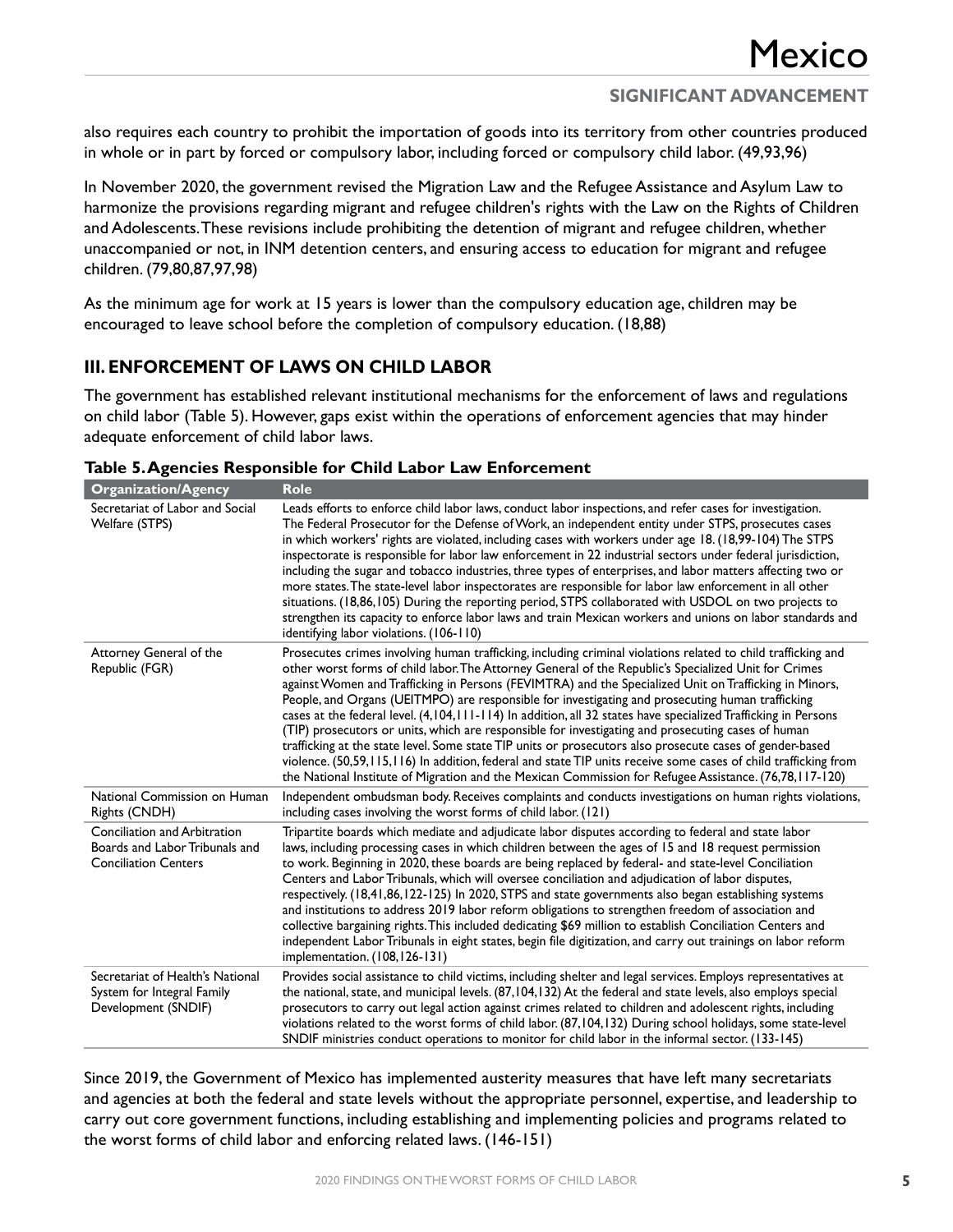Federal and state labor inspectorates carry out labor inspections in formally registered businesses. (99,100,106,152) Although these inspectorates have the authority to conduct unannounced inspections in the informal sector, including inspections related to child labor, in practice, inspections are only conducted in response to a formal complaint. As the informal sector accounts for 57 percent of employment in Mexico, the lack of inspections in this sector leaves children vulnerable to labor exploitation. (7,99,101,106,152-154)

#### *Labor Law Enforcement*

In 2020, labor law enforcement agencies in Mexico took actions to combat child labor (Table 6). However, gaps exist within the operations of the Secretariat of Labor and Social Welfare (STPS) that may hinder adequate labor law enforcement, including human and financial resource allocation.

| <b>Overview of Labor Law Enforcement</b>                                           | 2019               | 2020              |
|------------------------------------------------------------------------------------|--------------------|-------------------|
| Labor Inspectorate Funding                                                         | \$1,449,826(155)   | \$1,420,784 (156) |
| Number of Labor Inspectors                                                         | 421 (104)          | 447 (41)          |
| Inspectorate Authorized to Assess Penalties                                        | Yes (106)          | Yes (41,152)      |
| Initial Training for New Labor Inspectors                                          | N/A                | Yes (156)         |
| Training on New Laws Related to Child Labor                                        | Unknown            | N/A (156)         |
| <b>Refresher Courses Provided</b>                                                  | Unknown (157)      | No (41)           |
| Number of Labor Inspections Conducted                                              | $35,981 \pm (104)$ | $29,177\pm(41)$   |
| Number Conducted at Worksite                                                       | $35,981$ (104)     | $29,177\pm(41)$   |
| Number of Child Labor Violations Found                                             | 3(158)             | 1(158)            |
| Number of Child Labor Violations for Which Penalties Were Imposed                  | Unknown (104)      | Unknown (156)     |
| Number of Child Labor Penalties Imposed that Were Collected                        | Unknown (104)      | Unknown (156)     |
| Routine Inspections Conducted                                                      | Yes (159)          | Yes $(41)$        |
| Routine Inspections Targeted                                                       | Yes (160)          | Yes $(41)$        |
| Unannounced Inspections Permitted                                                  | Yes (104,159,160)  | Yes (41,152)      |
| Unannounced Inspections Conducted                                                  | Unknown (159,160)  | Yes $(41)$        |
| <b>Complaint Mechanism Exists</b>                                                  | Yes (160)          | Yes $(41)$        |
| Reciprocal Referral Mechanism Exists Between Labor Authorities and Social Services | Yes (160)          | Yes (156)         |

#### **Table 6. Labor Law Enforcement Efforts Related to Child Labor**

† Data are for federal inspectorate only. (104)

‡ Data are for federal inspectorate only. (41)

During the reporting period, STPS hired and trained 26 additional federal labor inspectors. (127,156) However, the number of labor inspectors is likely insufficient for the size of Mexico's workforce, which includes approximately 54 million workers. According to the ILO's technical advice of a ratio approaching 1 inspector for every 15,000 workers in developing economies, Mexico should employ roughly 3,634 labor inspectors. (104,127,161,162)

The STPS initiates routine and targeted inspections based on analysis of compliance data and patterns of complaints. Unannounced inspections for child labor violations are only conducted in response to complaints and must be coordinated with representatives from SNDIF and the local Office of the Attorney General (FGR). (100,104,106,108) The STPS did not report carrying out inspections for child labor in 2020, and the total number of complaints received or complaint-based inspections carried out is not known, as the STPS does not have an internal system to track cases of child labor violations. (105,107,152,160) However, the STPS carried out labor inspections at establishments to identify illegal subcontracting practices and inspections related to health and safety measures at the federal level; the latter were a priority given the pandemic. (156,163)

Research could not verify that all state-level labor ministries conducted child labor inspections, sanctioned establishments in violation of the Labor Code, or applied the guidelines on identifying and sanctioning child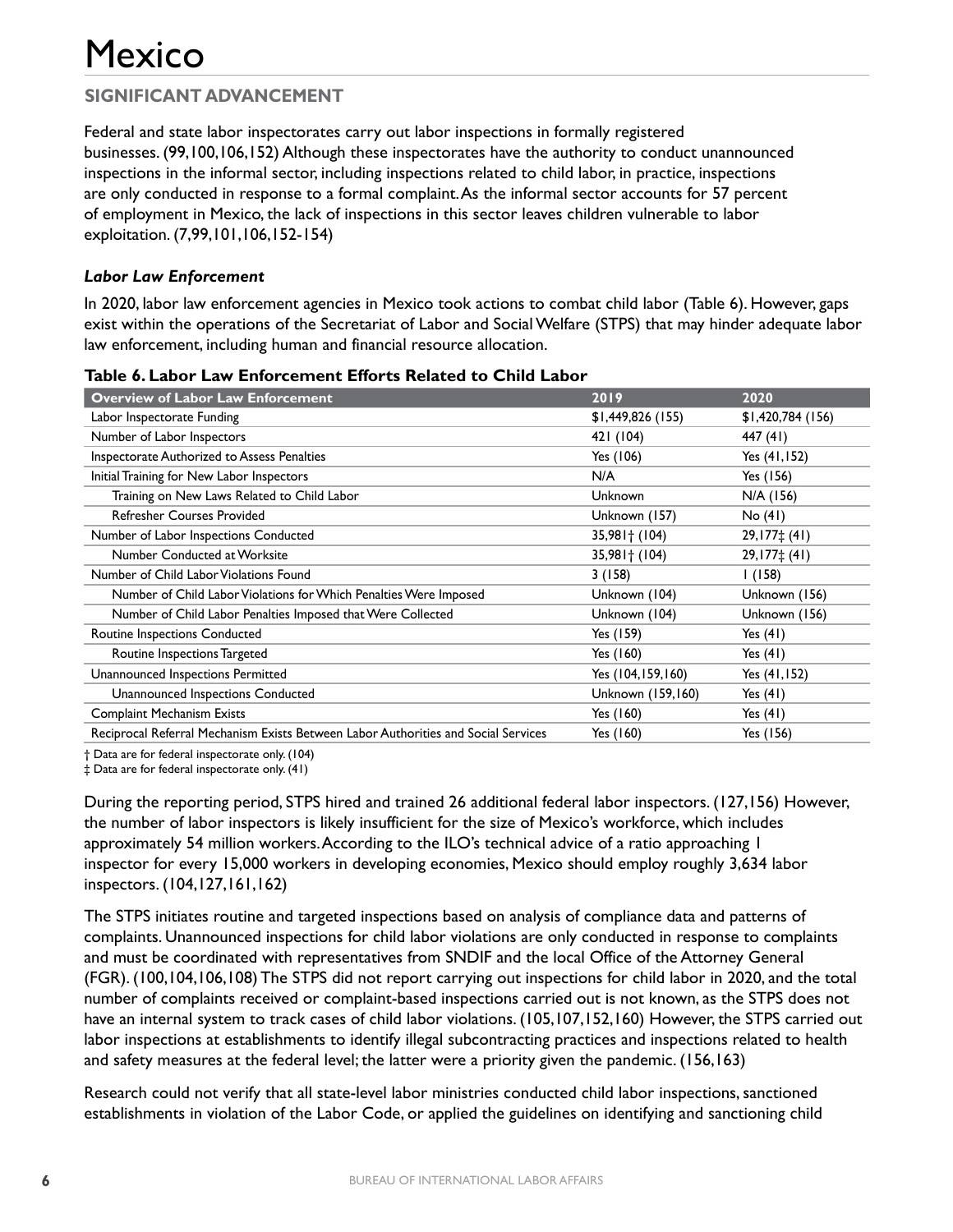labor violations as outlined in the "Labor Inspection Protocol to Eradicate Child Labor and Protect Adolescent Workers". (41,100,104,133-137) However, during the reporting period, some state-level inspectorates reported carrying out inspections for child labor, including the state of Guanajuato, which detected 90 children engaged in child labor, and the state of Chihuahua, which identified 24 children of indigenous descent working in agricultural establishments. Other states had also planned to carry out child labor inspections in targeted sectors, including in agricultural and informal work; however, the results of these inspections are unknown. (164-171) In addition, although children between the ages of 15 and 17 are required to obtain work permits, only the state of Aguascalientes reported issuing work permits to children in this age group, granting 326 permits in 2020. Information on the issuance of work permits for other states was not provided for inclusion in this report. (164)

The STPS and state-level labor ministries share enforcement authority of child labor laws, and are authorized to establish agreements for coordination of inspection duties. However, due to limited information sharing between federal and state-level inspectorates, some establishments may not be inspected for labor law violations. (99,152,160) Moreover, concerns remain with Mexico's lack of enforcement of laws governing the minimum age for employment in rural areas or at small and medium enterprises, particularly in the agricultural sector. (49,172,173)

Even though federal labor inspectors have the authority to assess penalties for most labor infractions, child labor and forced labor infractions are considered criminal offenses. In such cases, inspectors are required to file a citation with the STPS's Directorate of Judicial Affairs to initiate sanctioning procedures with the state-level finance ministries or the FGR, who are then responsible for collecting fines or initiating criminal sanctions. (99,106,156,160)

In 2020, STPS implemented the new voluntary reporting system, "*CumpliLab*," to build a database of formally registered businesses that self-identify as being in compliance with the Labor Code, including provisions related to child labor. (160,174,175) Registered businesses deemed to be in compliance will be exempt from labor inspections for one year. (106,160,175,176) During the reporting period, STPS carried out virtual webinars on the implementation of the labor reform and on how to use "*CumpliLab*" for relevant stakeholders. (177,178)

#### *Criminal Law Enforcement*

In 2020, criminal law enforcement agencies in Mexico took actions to combat child labor (Table 7). However, gaps exist within the operations of the criminal enforcement agencies that may hinder adequate criminal law enforcement, including insufficient financial resources.

| <b>Overview of Criminal Law Enforcement</b>                                           | 2019           | 2020           |
|---------------------------------------------------------------------------------------|----------------|----------------|
| Training for Investigators                                                            | Yes (153)      | Yes (49)       |
| Training on New Laws Related to the Worst Forms of Child Labor                        | <b>Unknown</b> | No(41)         |
| <b>Refresher Courses Provided</b>                                                     | Yes (153)      | Yes (49)       |
| Number of Investigations                                                              | 31(49,153)     | 601(49)        |
| Number of Violations Found                                                            | Unknown (153)  | <b>Unknown</b> |
| Number of Prosecutions Initiated                                                      | 31 (153)       | Unknown (49)   |
| Number of Convictions                                                                 | 4 (153)        | 43 (49)        |
| Imposed Penalties for Violations Related to the Worst Forms of Child Labor            | Yes (153)      | Yes (49)       |
| Reciprocal Referral Mechanism Exists Between Criminal Authorities and Social Services | Yes (153,179)  | Yes (49)       |

#### **Table 7. Criminal Law Enforcement Efforts Related to Child Labor**

In 2020, state-level prosecutors reported investigating and prosecuting at least 199 cases involving child trafficking victims. (180) In addition, the National Trafficking in Persons Hotline, managed by the Citizens' Council for Safety and Justice of Mexico City, received 2,117 reports of human trafficking and referred cases to the Attorney General of the Republic's Specialized Unit for Crimes against Women and Trafficking in Persons (FEVIMTRA), the Specialized Unit on Trafficking in Minors, People, and Organs (UEITMPO), and state-level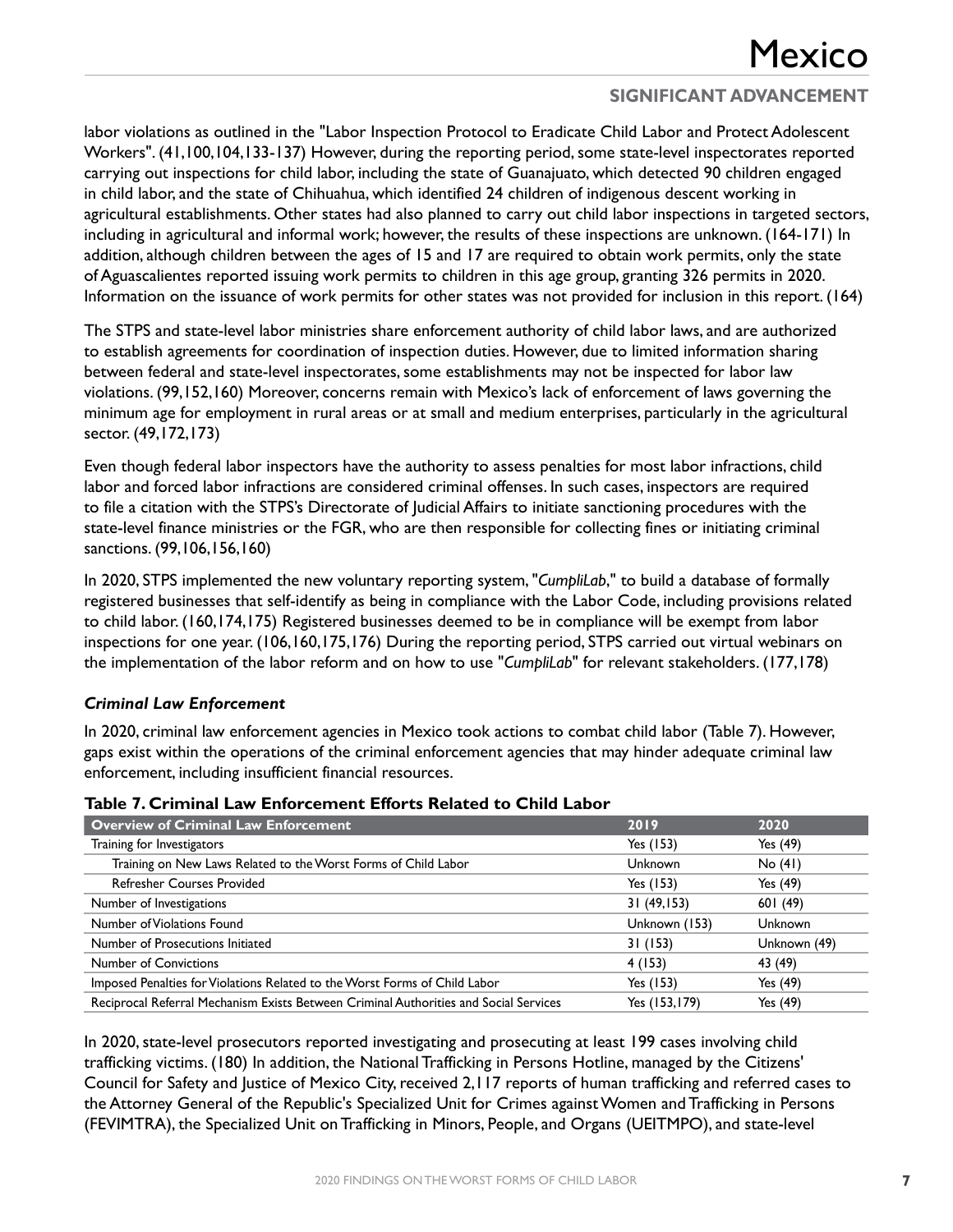## **SIGNIFICANT ADVANCEMENT**

trafficking in persons prosecutors during the reporting period. Cases reported by the Hotline accounted for 8 percent of all open investigations during the reporting period. (49,59,179,181) However, the total number of children referred and assisted as a result of reporting by the Hotline is unknown. (49,179,181) FEVIMTRA and UEIMTPO also collaborated with the Governments of Argentina, Peru, Spain, and the United States to investigate or extradite perpetrators of human trafficking. Moreover, collaboration with law enforcement personnel from the United States resulted in the apprehension of a suspected trafficker and the dismantling of a sex trafficking ring operating between the two countries. (49)

In 2020, there were 18 specialized shelters for human trafficking victims. Of these, the government operated six shelters and provided NGOs with \$565,000 to operate three other trafficking shelters. (49,182-184)

Reports indicate that the lack of training for criminal law enforcement officers on how to perform prosecutorial and police investigative functions, and confusion over territorial jurisdictions, has hampered their ability to adequately investigate and prosecute cases involving the worst forms of child labor. (4,49,153,185,186) In addition, the insufficient capacity of prosecutors and judges to try criminal cases related to human trafficking meant that many suspected traffickers were incorrectly prosecuted for minor offenses or were acquitted. (4,49,185,186) Moreover, FEVIMTRA had limited financial resources available for investigations, training, and outreach. (49,50,183,184)

Although the government provided some information on the number of investigations, prosecutions initiated, and convictions made related to the worst forms of child labor at the federal level and for some states, the total number of investigations, and convictions for the federal level and for all states is not known due to weak coordination and inconsistent data sharing among government ministries. In addition, the data provided for 2020 are not disaggregated by the number of child victims. (4,23,49) Research identified that inconsistent data collection and the lack of coordination amongst government ministries may hinder criminal prosecutions and impact government efforts to provide victim services. (49,59,153,185,186)

### **IV. COORDINATION OF GOVERNMENT EFFORTS ON CHILD LABOR**

The government has established mechanisms to coordinate its efforts to address child labor (Table 8). However, gaps exist that hinder the effective coordination of efforts to address child labor, including funding.

| <b>Coordinating Body</b>                                                                                                                                                                                    | <b>Role &amp; Description</b>                                                                                                                                                                                                                                                                                                                                                                                                                                                                                                                                                                                                                                                                                                                                                                                                                                                                                                                                                                                                                                         |
|-------------------------------------------------------------------------------------------------------------------------------------------------------------------------------------------------------------|-----------------------------------------------------------------------------------------------------------------------------------------------------------------------------------------------------------------------------------------------------------------------------------------------------------------------------------------------------------------------------------------------------------------------------------------------------------------------------------------------------------------------------------------------------------------------------------------------------------------------------------------------------------------------------------------------------------------------------------------------------------------------------------------------------------------------------------------------------------------------------------------------------------------------------------------------------------------------------------------------------------------------------------------------------------------------|
| Inter-Institutional Commission<br>for Prevention and Eradication<br>of Child Labor and the<br><b>Protection of Adolescent</b><br>Workers of the Permitted Age<br>in Mexico (CITI)                           | Coordinates Mexico's activities to develop policies, approve programs, and coordinate, monitor, and evaluate<br>efforts to combat child labor, especially its worst forms. Chaired by STPS and includes representatives from<br>the secretariats of the Interior, Economy, Foreign Affairs, Wellbeing, Agriculture, Transportation, Education,<br>Health, Tourism, Social Security, SNDIF, and FGR. (156) Meets on a quarterly basis and includes NGO<br>networks, international technical and financial partners, such as UNODC and IOM, and bilateral partners,<br>including the United States. (156,160) Met regularly during the reporting period and approved the creation<br>of a national network of Local Committees to Prevent and Eradicate Child Labor and Protect Adolescent<br>Workers of the Permitted Age* to improve coordination efforts to address the worst forms of child labor<br>at the municipal and local levels. In addition, implemented a temporary working group to develop policies to<br>prevent child labor during the pandemic. (156) |
| Inter-Institutional Commission<br>for the Prevention, Sanction and<br>Eradication of Crimes Related<br>to Trafficking in Persons and for<br>the Protection and Support of<br><b>Victims of those Crimes</b> | Defines policy and coordinates efforts to address human trafficking in Mexico. Chaired by the Secretariat of<br>the Interior and includes representatives from STPS, secretariats of numerous other government ministries,<br>NGOs, and international technical and bilateral partners. (89,187) In 2020, added two NGOs as members<br>and continued to draft the National Action Plan to Combat Trafficking in Persons. (49,188)                                                                                                                                                                                                                                                                                                                                                                                                                                                                                                                                                                                                                                     |
| National System for the<br>Protection of Children and<br>Adolescents (SIPINNA)                                                                                                                              | Coordinates national child protection policy and programs. Chaired by the Secretariat of the Interior<br>and made up of a steering committee from multiple other ministries and representatives of civil society<br>groups. (88) During the reporting period, met regularly and approved the National Program for the<br>Protection of Children and Adolescents 2021-2024. (156)                                                                                                                                                                                                                                                                                                                                                                                                                                                                                                                                                                                                                                                                                      |

|  |  |  | Table 8. Key Mechanisms to Coordinate Government Efforts on Child Labor |  |
|--|--|--|-------------------------------------------------------------------------|--|
|--|--|--|-------------------------------------------------------------------------|--|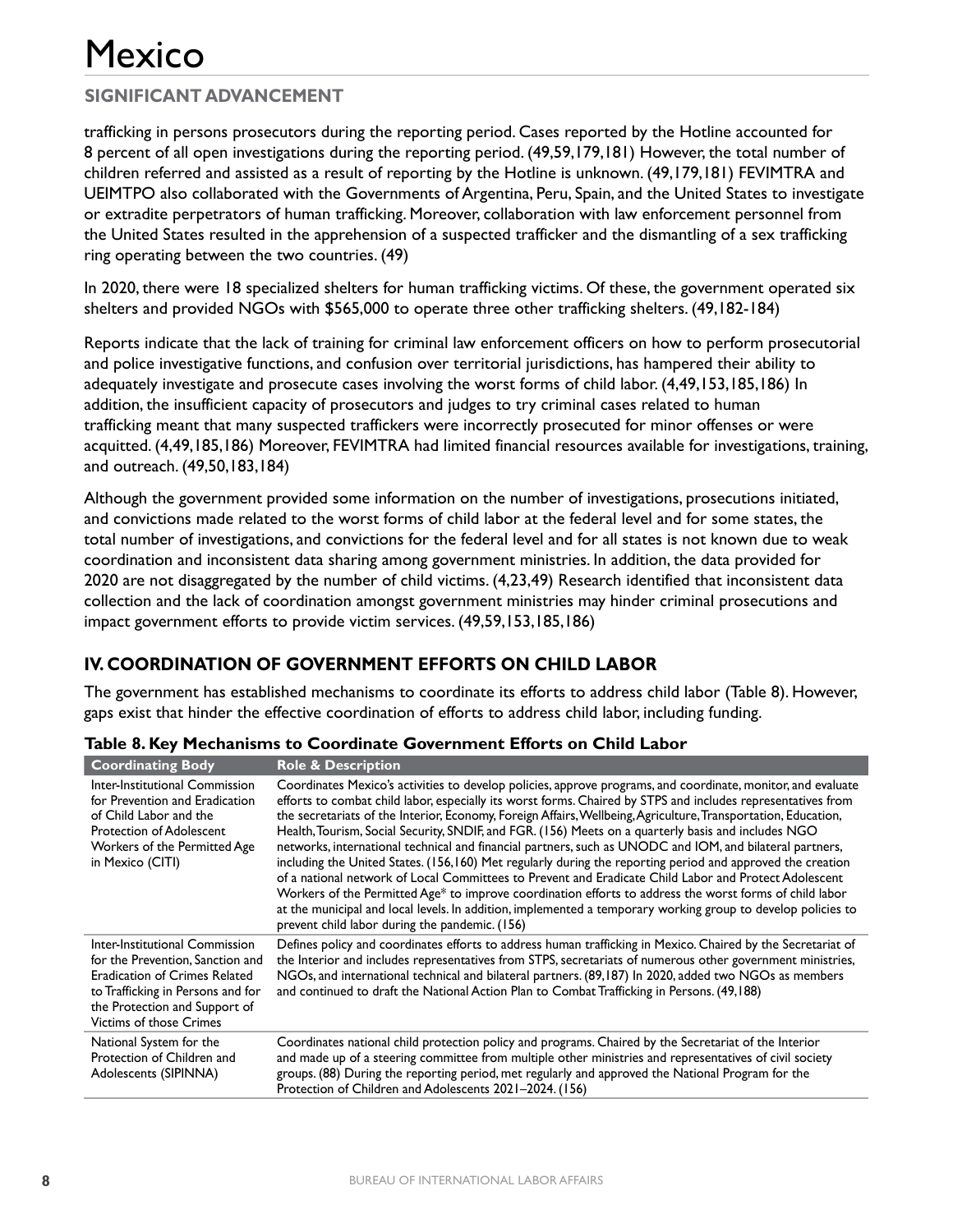#### **Table 8. Key Mechanisms to Coordinate Government Efforts on Child Labor (Cont.)**

| <b>Coordinating Body</b>                                                                                                                | <b>Role &amp; Description</b>                                                                                                                                                                                                                                                                                                                                                                                                                                                                                   |
|-----------------------------------------------------------------------------------------------------------------------------------------|-----------------------------------------------------------------------------------------------------------------------------------------------------------------------------------------------------------------------------------------------------------------------------------------------------------------------------------------------------------------------------------------------------------------------------------------------------------------------------------------------------------------|
| State Committees for the<br>Prevention and Eradication<br>of Child Labor and for the<br>Protection of Young Persons<br>(CITI Estatales) | Implements and evaluates activities related to the elimination of child labor through the 32 state and Federal<br>District committees. These committees also compile, analyze, and report their activities to the federal<br>CITI. (101) Although some state committees, including the Mexico State, Hidalgo, Puebla, and Queretaro<br>committees, met on a regular basis during the reporting period, research could not determine whether all<br>state committees met regularly during the year. (41,189,190) |
| Commission for the Protection<br>of Refugee and Migrant<br><b>Children and Adolescents</b>                                              | Coordinates, develops, monitors, and evaluates strategies and programs to protect the rights of migrant and<br>refugee children. Chaired by SIPINNA. (156,191,192) During the reporting period, the Commission held<br>state-level roundtables to ensure implementation of the Critical Roadmap for the Protection of Migrant and<br>Refugee Children and to strengthen collaboration between state authorities and relevant stakeholders to<br>protect migrant and refugee children's rights. (156)            |

\* Mechanism to coordinate efforts to address child labor was created during the reporting period.

Both government officials and civil society sources have stated that Mexico's federal budget allocates only 1 cent per child or \$196,000 to the federal CITI to implement programs and activities to prevent and combat child labor. Sources have reported this amount is insufficient to address the extent of the problem. (59,193-196)

### **V. GOVERNMENT POLICIES ON CHILD LABOR**

The government has established policies related to child labor (Table 9). However, policy gaps exist that hinder efforts to address child labor, including policy implementation and coverage of all worst forms of child labor.

| <b>Policy</b>                                                                                   | <b>Description</b>                                                                                                                                                                                                                                                                                                                                                                                                                                                                                                                                                                                                                                                     |
|-------------------------------------------------------------------------------------------------|------------------------------------------------------------------------------------------------------------------------------------------------------------------------------------------------------------------------------------------------------------------------------------------------------------------------------------------------------------------------------------------------------------------------------------------------------------------------------------------------------------------------------------------------------------------------------------------------------------------------------------------------------------------------|
| National Program for the<br>Secretariat of Labor and Social<br>Welfare (2020-2024) <sup>+</sup> | Aims to strengthen the fundamental rights of work and to increase labor force participation in the formal<br>sector. The plan prioritizes combating child labor as part of STPS' social inclusion strategy. (197)                                                                                                                                                                                                                                                                                                                                                                                                                                                      |
| National Human Rights<br>Program (2020-2024) <sup>+</sup>                                       | Aims to increase the national well-being of the general population and to ensure equality and equity.<br>Includes actions to ensure children's rights and combat child labor. (156,198)                                                                                                                                                                                                                                                                                                                                                                                                                                                                                |
| National Strategy for Inclusive<br>Education (2019-2024)                                        | Supports inclusive education for vulnerable children, including migrant and indigenous<br>children. (199,200) During the reporting period, supported the implementation of the Aprende en<br>Casa program to provide educational services for 25 million students, from pre-school through upper<br>secondary school, including a radio component to reach indigenous children, during the pandemic. (43)                                                                                                                                                                                                                                                              |
| Integral Development Plan<br>for El Salvador, Guatemala,<br>Honduras y México                   | Aims to support strategic economic development in Mexico and the Northern Triangle countries to<br>address the root causes of migration and increase employment in the region. In 2020, supported the<br>implementation of the Jovenes Construyendo el Futuro program in Honduras and El Salvador, and continued<br>to fund and operate the Centros Integradores para el Migrante shelters in the states of Baja California<br>and one in Chihuahua. These shelters operate as "integration centers," assisting foreign migrants in<br>obtaining employment and providing social services, including educational access, for migrants and their<br>children. (201-207) |

**Table 9. Key Policies Related to Child Labor**

† Policy was approved during the reporting period.

‡ The government has other policies that may have addressed child labor issues or had an impact on child labor. (208)

Mexico became a Pathfinder country under Alliance 8.7 in 2019. This involves accelerating commitments toward achieving Sustainable Development Goal Target 8.7, which calls for the eradication of forced labor, modern slavery, and human trafficking by 2030, and the eradication of child labor by 2025. (209,210) As a Pathfinder country, the government developed and implemented the Alliance 8.7 Roadmap to Eradicate Child Labor, Forced Labor, and Trafficking in Persons, which includes the goals of improving information generation on child and forced labor, strengthening coordination between the CITI and the Inter-Institutional Commission for the Prevention and Punishment of Human Trafficking Crimes, and establishing preventative actions to combat child and forced labor in supply chains. In 2020, the government also developed and published a diagnostic document on gaps and priority actions to eradicate child labor and reported on initiatives to combat child labor and forced labor. (209,211)

Even though the government drafted the Plan of Action on Child Labor 2019–2024 and the National Action Plan on Trafficking in Persons 2020–2024 in 2019, these plans have not been officially approved. In addition, the National Program for the Protection of Children and Adolescents 2020–2024 is still awaiting approval and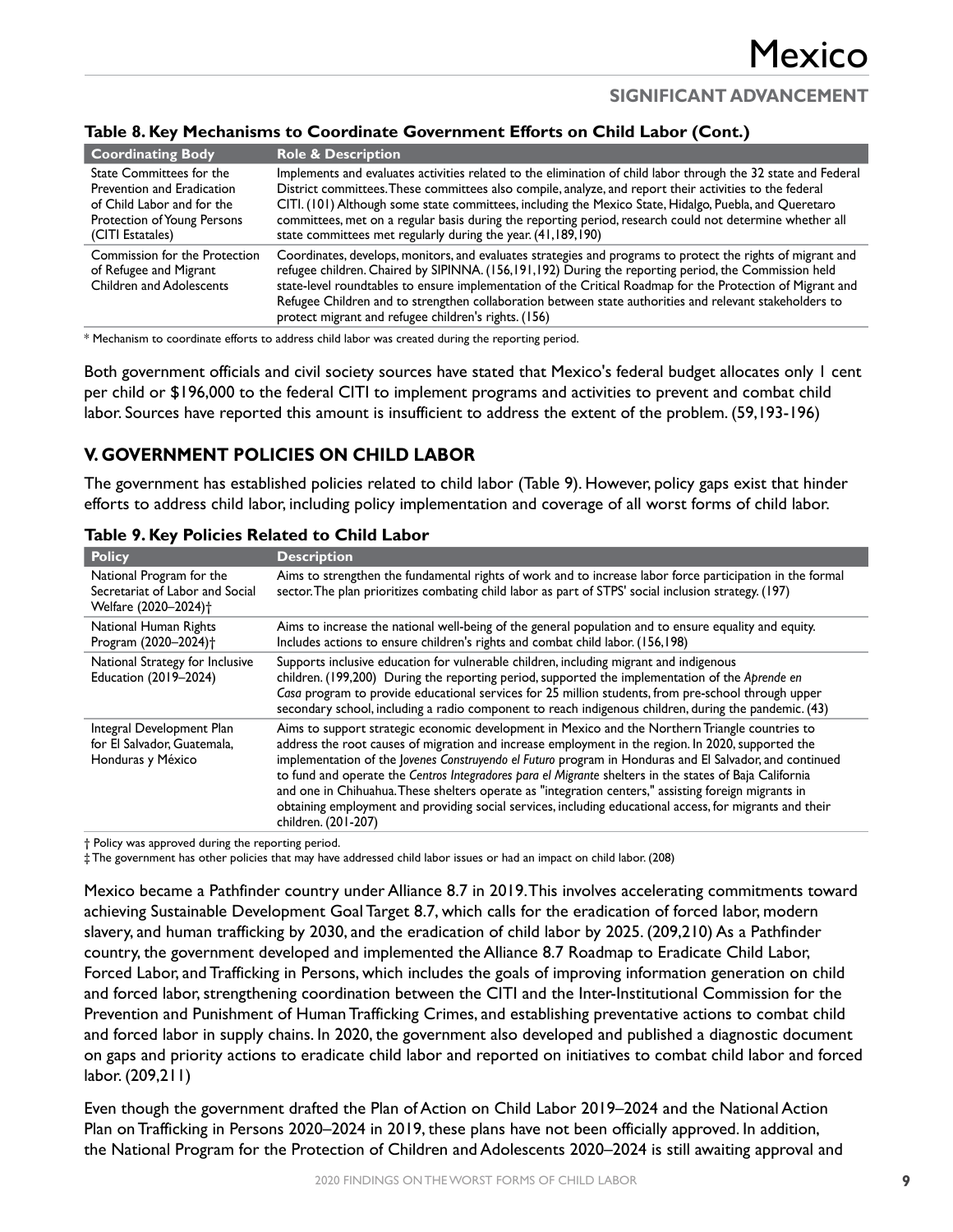### **SIGNIFICANT ADVANCEMENT**

publication by the Government of Mexico. (104,156,157,212) Although the government has adopted the National Program for the Secretariat of Labor and Social Welfare 2020–2024 and the National Program on Human Rights 2020–2024 to combat child labor, research found no evidence of an existing policy on other worst forms of child labor. (156,197,198)

### **VI. SOCIAL PROGRAMS TO ADDRESS CHILD LABOR**

The government funded and participated in programs that include the goal of eliminating or preventing child labor (Table 10). However, gaps exist in these social programs, including the adequacy of efforts to address the problem in all sectors and in all states.

| Program                                                                                       | <b>Description</b>                                                                                                                                                                                                                                                                                                                                                                                                                                                                                                                                                                                                                                                                                                                                                                                                                                                                                                                                                                                                                                                                                                                                                                                                                                                                                                                                                                                                                                                                                                                                                                                                                                                                                                                                                                                                                                                                                                                                                                                                                                                                                                                                                                                                                                                                                                                                                                                                                                                                                                                                                                                                        |
|-----------------------------------------------------------------------------------------------|---------------------------------------------------------------------------------------------------------------------------------------------------------------------------------------------------------------------------------------------------------------------------------------------------------------------------------------------------------------------------------------------------------------------------------------------------------------------------------------------------------------------------------------------------------------------------------------------------------------------------------------------------------------------------------------------------------------------------------------------------------------------------------------------------------------------------------------------------------------------------------------------------------------------------------------------------------------------------------------------------------------------------------------------------------------------------------------------------------------------------------------------------------------------------------------------------------------------------------------------------------------------------------------------------------------------------------------------------------------------------------------------------------------------------------------------------------------------------------------------------------------------------------------------------------------------------------------------------------------------------------------------------------------------------------------------------------------------------------------------------------------------------------------------------------------------------------------------------------------------------------------------------------------------------------------------------------------------------------------------------------------------------------------------------------------------------------------------------------------------------------------------------------------------------------------------------------------------------------------------------------------------------------------------------------------------------------------------------------------------------------------------------------------------------------------------------------------------------------------------------------------------------------------------------------------------------------------------------------------------------|
| Secretariat of Public<br><b>Education Programs for</b><br>Indigenous and Migrant<br>Children* | Nationwide Secretariat of Public Education- funded programs to support public education for children in<br>indigenous and migrant communities. These programs include the Indigenous People's Education Diversity<br>Program, a \$3.5 million program created to support the diverse education of indigenous people using a multi-<br>language and multi-cultural approach, and the Educational Program for Migrant School Population, a \$3.5 million<br>program created to support centers of migrant education and improve migrant teaching practices using multi-<br>language and multi-cultural techniques. (41)                                                                                                                                                                                                                                                                                                                                                                                                                                                                                                                                                                                                                                                                                                                                                                                                                                                                                                                                                                                                                                                                                                                                                                                                                                                                                                                                                                                                                                                                                                                                                                                                                                                                                                                                                                                                                                                                                                                                                                                                     |
| Benito Juárez Wellbeing<br>National Scholarship<br>Program <sup>+</sup>                       | Secretariat of Public Education cash transfer program that offers two types of scholarships for families<br>living in poverty and students at risk of school desertion. The Wellbeing Basic Education Family Scholarship<br>provides bi-monthly payments of \$80 per household for all children under age 15 enrolled in school, while the<br>Benito Juárez Scholarship provides bi-monthly payments of \$80 to each child enrolled in high school. (213-<br>215) Although the program reaches a high number of students, it has been criticized for providing insufficient<br>cash transfers, lacking monitoring and evaluation, and having implementation issues. (216-221) In 2020, the<br>program assisted scholarship participants age 15 years and older to establish personal bank accounts to facilitate<br>the scholarship cash transfer. The program also carried out surveys at 50,000 schools in marginalized and rural<br>areas to increase outreach and enroll more students of indigenous descent. (222,223)                                                                                                                                                                                                                                                                                                                                                                                                                                                                                                                                                                                                                                                                                                                                                                                                                                                                                                                                                                                                                                                                                                                                                                                                                                                                                                                                                                                                                                                                                                                                                                                               |
| Support for Indigenous<br>Education Program <sup>+</sup>                                      | Implemented by the National Institute of Indigenous Peoples to support educational access of children<br>from indigenous and Afro-descendant communities through scholarships, boarding houses, and nutritional<br>support. (224) In 2020, the program assisted 73,912 children through the program's Casas y Comedores de la<br>Niñez Indígena and Casas y Comedores Comunitarios del Estudiante Indígena. (225)                                                                                                                                                                                                                                                                                                                                                                                                                                                                                                                                                                                                                                                                                                                                                                                                                                                                                                                                                                                                                                                                                                                                                                                                                                                                                                                                                                                                                                                                                                                                                                                                                                                                                                                                                                                                                                                                                                                                                                                                                                                                                                                                                                                                         |
| Assistance for At-Risk<br>Minors and Adolescents<br>Program <sup>+</sup>                      | Implemented by SNDIF at the state and municipal levels to assist youth at risk for child labor, including in<br>commercial sexual exploitation and in illicit activities, by providing shelters, psychosocial assistance, and<br>training. Research found the program was active during the reporting period in a few states and municipalities,<br>but it is not implemented across all states and municipalities where the program is needed. (41,156)                                                                                                                                                                                                                                                                                                                                                                                                                                                                                                                                                                                                                                                                                                                                                                                                                                                                                                                                                                                                                                                                                                                                                                                                                                                                                                                                                                                                                                                                                                                                                                                                                                                                                                                                                                                                                                                                                                                                                                                                                                                                                                                                                                  |
| <b>USDOL-Funded Projects</b>                                                                  | USDOL-funded projects that aim to eliminate child labor through research, increased labor inspection capacity,<br>and expanded participation in education, training, and social protection programs. These projects include Campos<br>de Esperanza, an \$11 million project implemented by World Vision which has reached over 5,300 sugarcane<br>workers in targeted agricultural communities in Oaxaca and Veracruz; and MAP16, an ILO-implemented global<br>project, with \$2.4 million dedicated to support the Mexican National Child Labor Survey (ENTI 2019) with the<br>results released in 2020. (9,226,227) Additional projects include Senderos*, an \$8 million project implemented by<br>Verité to combat child and forced labor in agricultural communities in Jalisco and Nayarit; <b>EQUAL</b> *, a \$5 million<br>project implemented by World Vision to increase women's and adolescent girls' economic empowerment in the<br>agricultural sector; COFFEE, a \$2.2 million project implemented by Verité in Brazil, Colombia, and Mexico to<br>promote social compliance and develop tools for businesses to establish systems to prevent, detect, and combat<br>child and forced labor in coffee supply chains; and Improving Workers' Occupational Safety and Health in Selected<br>Supply Chains in Mexico - A Vision Zero Fund <sup>*</sup> , a \$5 million project implemented by the ILO's Vision Zero<br>Fund to improve the OSH of workers, with a focus on COVID-19, female workers, and workers in vulnerable<br>conditions. (228-231) Senderos uses workers' rights training, integrates grievance mechanisms for workers, and<br>coordinates efforts with the Mexican government and the private sector to strengthen labor law enforcement in<br>a sector that has long experienced poor working conditions, while <b>EQUAL</b> works to increase vulnerable women<br>and girls' access to safer and higher quality jobs and address gaps in social programs for impoverished families.<br>COFFEE builds the capacity of coffee producers, agronomists, field technicians, certifiers, and monitors in Mexico<br>to identify and address labor issues in the coffee sector through online trainings that will be refined and available<br>to the public via open source. Improving Workers' Occupational Safety and Health in Selected Supply Chains in<br>Mexico - A Vision Zero Fund will increase prevention and mitigation of COVID-19 and strengthen adherence to<br>OSH laws and policies in selected supply chains. (228-231) For additional information, please visit our website. |

**Table 10. Key Social Programs to Address Child Labor**

\* Program was launched during the reporting period.

† Program is funded by the Government of Mexico.

‡ The government had other social programs that may have included the goal of eliminating or preventing child labor. (41,156,232-238)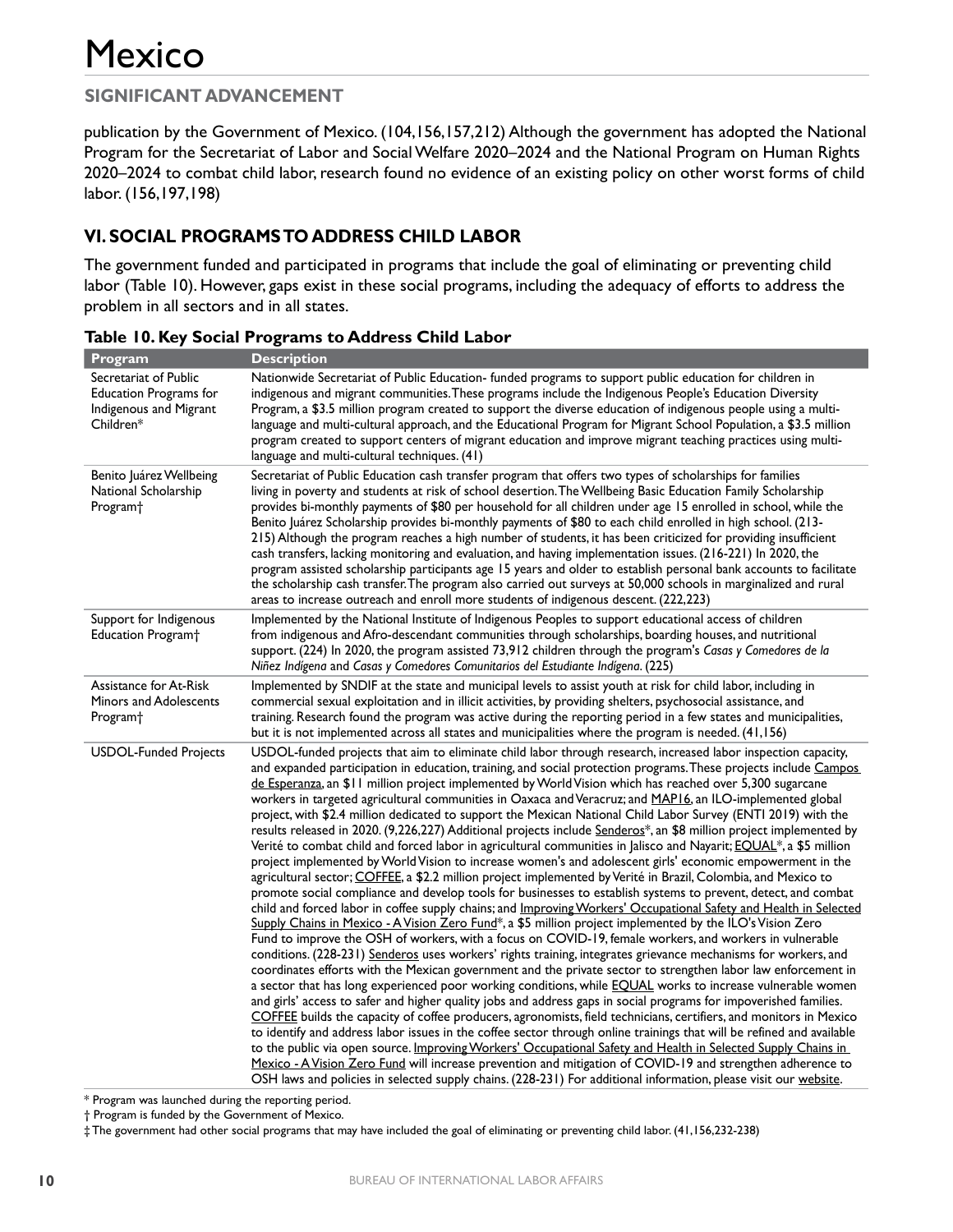#### **SIGNIFICANT ADVANCEMENT**

In 2020, the STPS created the Labor Policy Implementation Program to encourage companies to improve working conditions by promoting self-evaluation tools and sharing best practices from socially responsible companies, but it is unclear whether any companies have used these tools. (23,41,59)

Despite an increase in the rate of poverty and extreme poverty during the pandemic leading to an increase in the number of children vulnerable to child labor, the government did not implement any additional social protections programs that would prevent the root causes of child labor. (42,239-249) In addition, although the Full-Time Schools Program, known as the *Programa de Escuelas de Tiempo Completo*, had yielded positive results in the past, including reducing child labor in rural and marginalized communities by extending the school day and providing meals to students, in November 2020, funding for this program became dependent upon disbursement from another social program, *La Escuela es Nuestra*, causing delays in implementation. (146,237,250)

#### **VII. SUGGESTED GOVERNMENT ACTIONS TO ELIMINATE CHILD LABOR**

Based on the reporting above, suggested actions are identified that would advance the elimination of child labor in Mexico (Table 11).

| <b>Area</b>                   | <b>Suggested Action</b>                                                                                                                                                                                                                                                             | Year(s)<br><b>Suggested</b> |
|-------------------------------|-------------------------------------------------------------------------------------------------------------------------------------------------------------------------------------------------------------------------------------------------------------------------------------|-----------------------------|
| Legal Framework               | Raise the minimum age for work to the age up to which education is compulsory.                                                                                                                                                                                                      | $2019 - 2020$               |
| Enforcement                   | Significantly increase the number of labor inspectors in accordance with the ILO's technical advice to<br>provide adequate coverage of the workforce.                                                                                                                               | $2019 - 2020$               |
|                               | Conduct refresher trainings and train federal and state-level labor inspectors on the Labor Inspection<br>Protocol to Eradicate Child Labor and Protect Adolescent Workers and ensure its guidelines related<br>to identifying and sanctioning child labor violations are followed. | $2019 - 2020$               |
|                               | Ensure that the Secretariat of Labor and Social Welfare at the federal and state levels conduct targeted<br>routine and unannounced labor inspections in all sectors, including in the informal sector and in rural<br>areas.                                                       | $2019 - 2020$               |
|                               | Improve coordination and information sharing between federal and state-level labor inspectorates.                                                                                                                                                                                   | $2019 - 2020$               |
|                               | Publish information at the federal and state level on the number of child labor violations found, the<br>number of child labor penalties imposed and collected, and the number of unannounced inspections<br>conducted.                                                             | $2019 - 2020$               |
|                               | Establish a case tracking system to ensure that violations of child labor laws are recorded and victims<br>of child labor are referred to the appropriate services.                                                                                                                 | $2019 - 2020$               |
|                               | Ensure that criminal law enforcement agencies receive sufficient funding to conduct investigations and<br>prosecutions related to the worst forms of child labor and provide services to victims.                                                                                   | $2019 - 2020$               |
|                               | Increase coordination among government ministries to ensure adequate criminal prosecutions of<br>perpetrators of the worst forms of child labor.                                                                                                                                    | $2019 - 2020$               |
|                               | Increase training for enforcement officials, prosecutors, and judges to ensure adequate criminal law<br>enforcement related to the worst forms of child labor.                                                                                                                      | $2019 - 2020$               |
|                               | Publish information at the federal and state level on the number of investigations and prosecutions<br>initiated and convictions secured, and disaggregate the number of prosecutions initiated and number of<br>convictions secured by the number of cases involving children.     | $2019 - 2020$               |
| Coordination                  | Ensure that coordination mechanisms to combat child labor meet regularly and are adequately funded.                                                                                                                                                                                 | $2019 - 2020$               |
| Government<br><b>Policies</b> | Adopt a policy that addresses all worst forms of child labor such as child trafficking, the use of children<br>in commercial sexual exploitation, and the use of children in illicit activities.                                                                                    | $2019 - 2020$               |
| Social Programs               | Expand access to education by increasing school infrastructure, providing education materials and<br>instruction in native languages, and ensuring that all children are able to attend school, including those<br>in migrant or indigenous communities.                            | $2019 - 2020$               |
|                               | Ensure that unaccompanied migrant children are placed in child protection centers instead of<br>detention centers and receive access to education.                                                                                                                                  | $2019 - 2020$               |
|                               | Remove children from organized criminal groups and ensure that they are provided with adequate<br>social services.                                                                                                                                                                  | $2019 - 2020$               |

#### **Table 11. Suggested Government Actions to Eliminate Child Labor**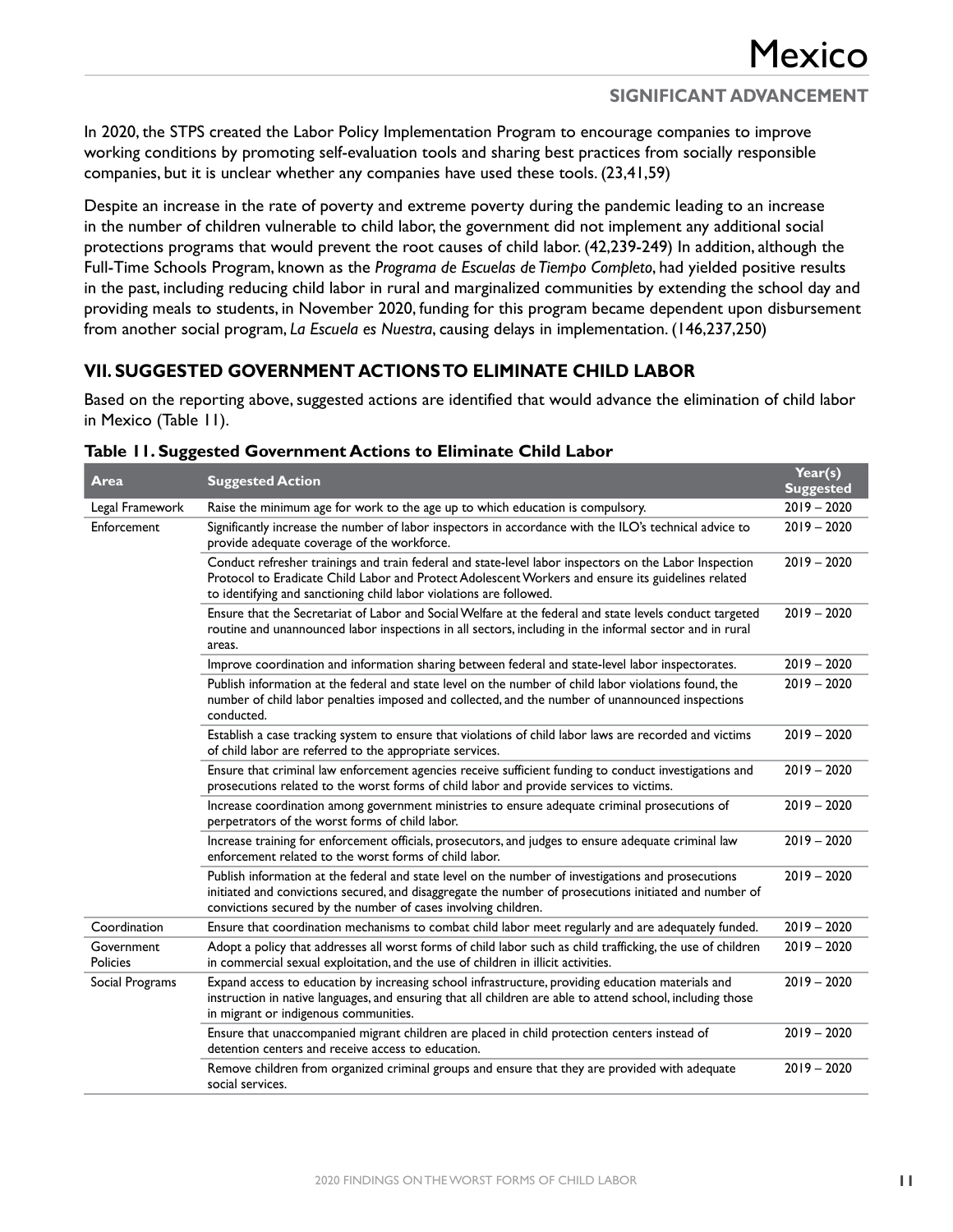#### **Table 11. Suggested Government Actions to Eliminate Child Labor (Cont.)**

| <b>Area</b>     | <b>Suggested Action</b>                                                                                                                                                                                 | Year(s)<br><b>Suggested</b> |
|-----------------|---------------------------------------------------------------------------------------------------------------------------------------------------------------------------------------------------------|-----------------------------|
| Social Programs | Ensure that government agencies addressing migrant and refugee populations effectively coordinate<br>and are adequately funded to carry out their mandates.                                             | 2020                        |
|                 | Ensure that the Benito Juárez Wellbeing Scholarship Program provides sufficient assistance to<br>vulnerable students and receives regular monitoring and evaluation to ensure effective implementation. | $2019 - 2020$               |
|                 | Implement or expand social protection programs throughout the country for victims of child labor in<br>all relevant sectors, including in commercial sexual exploitation and illicit activities.        | $2019 - 2020$               |

#### **REFERENCES**

- 1 ECPAT. Sexual Exploitation of Children in Mexico. March 29, 2018. https://www.ecpat.org/wp-content/uploads/2018/07/Universal-Periodical-Review-Sexual-Exploitation-of-Children-Mexico.pdf
- 2 El Telegrafo. La amapola florece en Guerrero con el trabajo infantil. May 12, 2016. https://www.eltelegrafo.com.ec/noticias/septimo/1/la-amapolaflorece-en-guerrero-con-el-trabajo-infantil
- 3 Digital Journal. Tenancingo, the sex slavery capital of Mexico. February 2, 2018. http://www.digitaljournal.com/news/world/tenancingo-the-sexslavery-capital-of-mexico/article/513841
- U.S. Department of State. Trafficking in Persons Report- 2020: Mexico. Washington, DC, June 27, 2020. https://www.state.gov/reports/2020-trafficking-in-persons-report/ mexico/
- 5 REDIM. Balance Anual 2020: El año de la sindemia y el abandono de la niñez en México. January 5, 2021.
- https://issuu.com/infanciacuenta/docs/balance\_anual\_redim\_2020 6 La Silla Rota. El trabajo infantil en Mexico, su unica opcion. June 11, 2018.
	- https://lasillarota.com/el-trabajo-infantil-en-mexico-su-unicaopcion/227902
- U.S. Embassy- Mexico City. Reporting. January 16, 2020.
- 8 Verisk Maplecroft. Are Mexican avocados the next 'conflict commodity'? December 5, 2019. https://www.maplecroft.com/insights/analysis/are-mexican-avocadosthe-next-conflict-commodity/
- 9 Instituto Nacional de Geografía y Estadística (INEGI). Encuesta Nacional de Trabajo Infantil (ENTI) 2019 Presentación de resultados. December 7, 2020. https://www.inegi.org.mx/contenidos/programas/enti/2019/doc/ enti\_2019\_presentacion\_resultados.pdf
- 10 CEDRSSA. Trabajadores Mexicanos Agricolas en el Tratado Mexico, Estados Unidos de America y Canada. August 2020. http://www.cedrssa.gob.mx/files/b/13/37Trabajadores\_Mexicanos\_ Agrícolas\_T-MEC.pdf
- 11 Instituto Nacional de Geografía y Estadística (INEGI). Encuesta Nacional de Trabajo Infantil (ENTI) 2019 Indicadores básicos. December 7, 2020. https://www.inegi.org.mx/programas/enti/2019/#Tabulados
- 12 Publimetro Mexico. Secretaría del Trabajo levantará encuesta para erradicar trabajo infantil. June 12, 2019. https://www.publimetro.com.mx/mx/noticias/2019/06/12/secretariadel-trabajo-levantara-encuesta-erradicar-trabajo-infantil.html
- 13 UNESCO Institute for Statistics. Gross intake ratio to the last grade of primary education, both sexes (%). Accessed March 3, 2021. For more information, please see "Children's Work and Education Statistics: Sources and Definitions" in the Reference Materials section of this report. http://data.uis.unesco.org/.
- 14 ILO. Analysis of Child Economic Activity and School Attendance Statistics from National Household or Child Labor Surveys. Original data from Encuesta Nacional de Trabajo Infantil (ENTI) 2019, December 2020. Analysis received March 2021. Please see "Children's Work and Education Statistics: Sources and Definitions" in the Reference Materials section of this report.
- 15 Animal Político. Niños indígenas sufren explotación laboral en SLP. February 4, 2017. https://www.animalpolitico.com/2017/02/trabajo-ninos-indigenasrancho/
- 16 El Universal. Niños jornaleros: 20 pesos diarios y apenas van a clases. May 1, 2019. https://www.eluniversal.com.mx/estados/ninos-jornaleros-20-pesosdiarios-y-apenas-van-clases
- 17 Los Replicantes. Los cárteles mexicanos de la droga, en guerra por el mercado del aguacate. January 10, 2020. https://www.losreplicantes.com/articulos/carteles-mexicanos-drogaguerra-por-aguacate/
- 18 Government of Mexico. Ley Federal de Trabajo. 2021. http://www.diputados.gob.mx/LeyesBiblio/pdf/125\_230421.pdf
- 19 Instituto Nacional de Geografía y Estadística (INEGI). Modulo de Trabajo Infantil (MTI). 2017. https://www.inegi.org.mx/contenidos/programas/mti/2017/doc/ mti2017\_resultados.pdf
- 20 REDIM. Acercamiento al trabajo infantil y adolescente en la Industria de la Confección y del calzado en el Estado de Guanajuato. July 9, 2019.

http://derechosinfancia.org.mx/documentos/diagnostico-completo.pdf

21 Joaquín Cortez Díaz. Esclavitud de la infancia en México: el caso de los niños y niñas indígenas explotados laboralmente en las maquiladoras del vestido en el municipio de Ajalpan, Puebla. February 10, 2020. https://ichan.ciesas.edu.mx/esclavitud-de-la-infancia-en-mexico-elcaso-de-los-ninos-y-ninas-indigenas-explotados-laboralmente-en-las-

maquiladoras-del-vestido-en-el-municipio-de-ajalpan-puebla/ 22 Estacion Pacifico. Colima, en el top 3 de entidades con mayor

- porcentaje de trabajo infantil: Unicef. April 30, 2019. https://estacionpacifico.com/2019/04/30/colima-en-el-top-3-deentidades-con-mayor-porcentaje-de-trabajo-infantil-unicef/
- 23 U.S. Embassy- Mexico City. Reporting. February 17, 2021.
- 24 La Jornada. Cierre de aulas y crisis orilla al trabajo infantil en la pandemia. October 15, 2020. https://www.jornada.com.mx/ultimas/sociedad/2020/10/15/crecetrabajo-infantil-para-sobrevivir-en-medio-de-la-pandemia-2722.html
- 25 Cuarto Poder. En Chiapas aumentan cifras de trabajo infantil. October 29, 2018. https://www.cuartopoder.mx/chiapas/en-chiapas-aumentan-cifras-detrabajo-infantil/263861
- 26 Infobae. Explotación laboral infantil creció en la Ciudad de México durante los últimos dos años. January 24, 2020. https://www.infobae.com/america/mexico/2020/01/24/explotacionlaboral-infantil-crecio-en-la-ciudad-de-mexico-durante-los-ultimosdos-anos/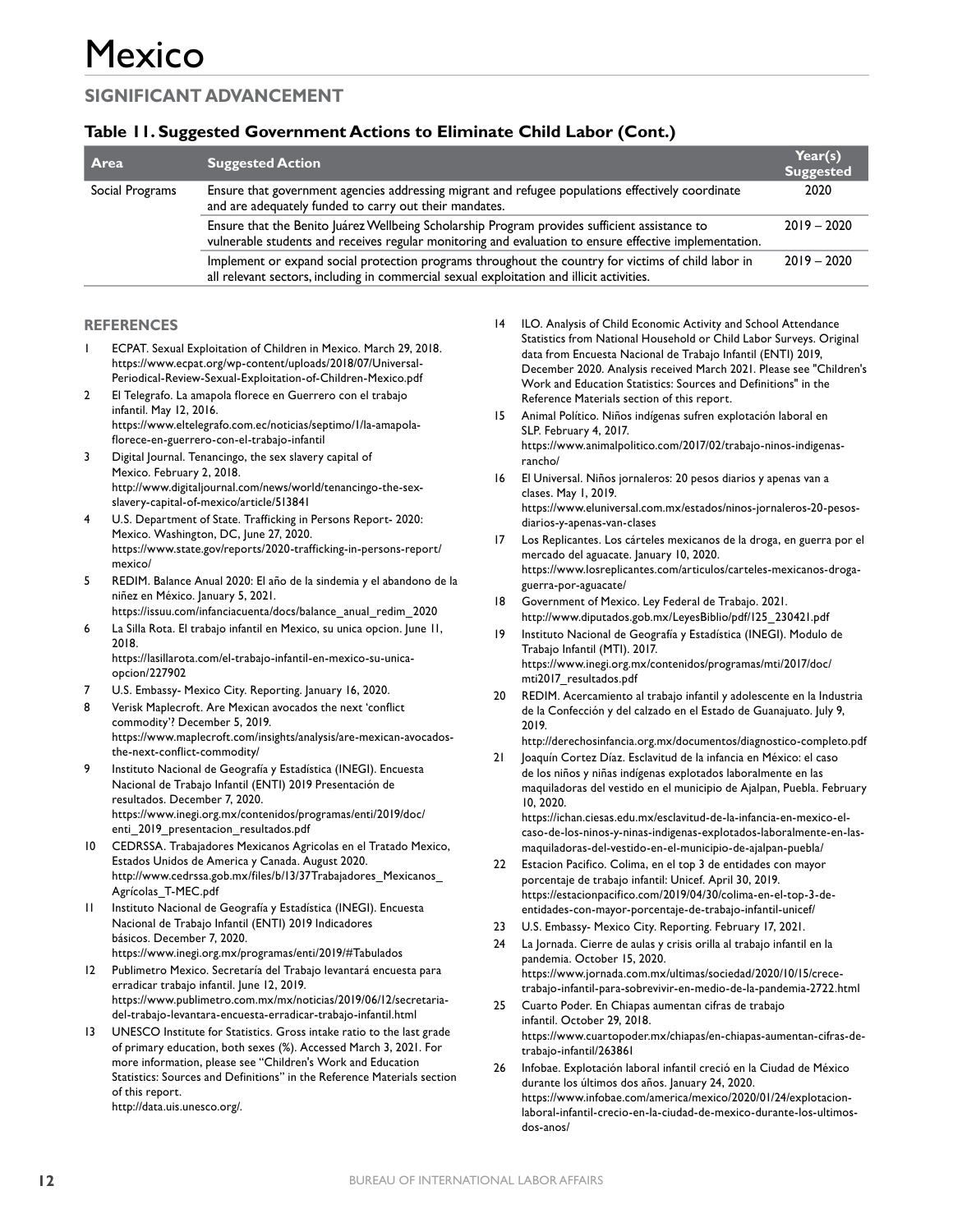27 Animal Politico. Niños trabajadores en el Metro y Central de Abasto enfrentan rezago educativo, discriminación y violencia. January 23, 2020.

https://www.animalpolitico.com/2020/01/ninos-trabajadoresdiscriminacion-violencia/

- 28 El Español. Niños y 'chamba', la triste normalidad del trabajo infantil en México. December 23, 2017. https://www.elespanol.com/mundo/america/20171223/ninos-chambatriste-normalidad-trabajo-infantil-mexico/271473684\_0.html
- 29 Comisión de Derechos Humanos de la Ciudad de México. Informe Especial: La situación del trabajo infantil y el trabajo adolescente en edad permitida en el Sistema de Transporte Colectivo Metro, la Central de Abasto y otros espacios públicos de la Ciudad de México. 2019.

https://piensadh.cdhdf.org.mx/index.php/informes-tematicos-1/informeespecial-la-situacion-del-trabajo-infantil-y-el-trabajo-adolescente-enedad-permitida-en-el-sistema-de-transporte-colectivo-metro-la-central-de-abasto-y-otros-espacios-publicos-de-la-ciudad-de-mexico

Univision. La mayor planta de reciclaje de envases para Coca-Cola en el mundo se aprovecha de mano de obra infantil en México. March 12, 2017.

https://www.univision.com/noticias/univision-investiga/la-mayor-plantade-reciclaje-de-envases-para-coca-cola-en-el-mundo-se-aprovecha-demano-de-obra-infantil-en-mexico?spaMode=false&forceRedirect=true

- 31 ILO CEACR. Direct Request, Worst forms of child labour convention, 1999 (No. 182) Mexico (ratification: 2000). Published: 2016. https://www.ilo.org/dyn/normlex/en/f?p=1000:13100:0::NO:13100 :P13100\_COMMENT\_ID:3254458:NO
- 32 Cultura Colectiva. "Esclavas modernas", así trabajan miles de niñas en el empleo doméstico. Julio 23, 2018. https://news.culturacolectiva.com/mundo/dia-internacional-del-trabajodomestico-ninas-esclavas-modernas-en-mexico/
- 33 SDP. Niños tzotziles que eran explotados en Oaxaca también sufrieron golpes y abuso sexual. October 18, 2018. https://www.sdpnoticias.com/local/oaxaca/explotados-sufrierontzotziles-oaxaca-ninos.html
- 34 Animal Politico. Rescatan a 7 mujeres y 56 niños tzotziles en Oaxaca; eran obligados a pedir dinero. October 15, 2018. https://www.animalpolitico.com/2018/10/rescatan-tzotziles-trataoaxaca/
- 35 El Universal. El negocio detras de los mendigos que piden dinero. December 22, 2019. https://www.eluniversal.com.mx/nacion/el-negocio-detras-de-losmendigos-que-piden-dinero
- 36 Polaris Project. DIAGNÓSTICO TRATA DE PERSONAS CON FINES LABORALES EN MÉXICO. May 8, 2018. https://polarisproject.org/wp-content/uploads/2019/09/Diagnóstico-Trata-De-Personas-Con-Fines-Laborales-En-México.pdf
- 37 Contralinea. Pornografía infantil aumentó 73% en confinamiento por Covid-19. May 13, 2020. Source on file.
- 38 La Voz de Michoacan. Niños y delincuencia: cuando el crimen ha robado la inocencia a más de 30 mil menores. April 30, 2020. https://www.lavozdemichoacan.com.mx/michoacan/criminalidad/ninosy-delincuencia-cuando-la-inocencia-se-pierde-mas-de-30-mil-menoreshan-caido-en-las-garras-del-crimen/
- 39 REDIM. Infancia y Adolescencia en Mexico Entre la Invisilidad y la Violencia. 2020. Source on file.
- 40 Infobae. Redim estimó en 30 mil los niños y adolescentes cooptados por el crimen organizado. March 5, 2020. https://www.infobae.com/america/mexico/2020/03/06/redim-estimoen-30-mil-los-ninos-y-adolescentes-cooptados-por-el-crimenorganizado/
- 41 U.S. Embassy- Mexico City. Reporting. March 9, 2021.
- 42 El Economista. Aumentará 5.5% el trabajo infantil en México por Covid-19. June 11, 2020. https://www.eleconomista.com.mx/arteseideas/Aumentara-5.5-eltrabajo-infantil-en-Mexico-por-Covid-19-20200611-0142.html
- 43 World Bank. Mexico: Aprende en Casa (Learning at home). July 7, 2020. http://documents1.worldbank.org/curated/en/773341594143472118/pdf/ Mexico-Aprende-en-Casa-Learning-at-Home.pdf
- 44 Excelsior. Deserción escolar, otra pandemia; tres millones de estudiantes ya no continuaron su educación. September 23, 2020. https://www.excelsior.com.mx/nacional/desercion-escolar-otrapandemia-tres-millones-de-estudiantes-ya-no-continuaron-sueducacion
- 45 El Sol de Mexico. Pandemia agravará brecha educativa. February 15, 2021. https://www.elsoldemexico.com.mx/mexico/sociedad/pandemia-

agravara-brecha-educativa-educacion-afectaciones-coronaviruscovid-19-6363931.html

- 46 Milenio. Por falta de internet, 1 de cada 4 alumnos no tiene acceso a la educación a distancia. February 8, 2021. https://www.milenio.com/negocios/mexico-25-alumnos-accesoeducacion-distancia
- 47 Expansion. La tragedia laboral de niñas, niños y adolescentes. February 22, 2021. https://expansion.mx/opinion/2021/02/22/la-tragedia-laboral-de-ninasninos-y-adolescentes
- 48 El Diario de Chihuahua. David y otros 2.5 millones de menores dejarán la escuela y empezarán a laborar. February 23, 2021. https://www.eldiariodechihuahua.mx/economia/david-y-otros-25-millones-de-menores-dejaran-la-escuela-y-empezaran-alaborar-20210223-1765882.html
- 49 U.S. Embassy- Mexico City. Reporting. February 12, 2021.
- 50 CNDH. Diagnostico sobre la Situacion de Trata de Personas en Mexico 2019. July 9, 2019. https://www.cndh.org.mx/sites/default/files/documentos/2019-07/ DIAGNOSTICO-TDP-2019\_0.pdf
- 51 El Universal. Alertan diputados sobre altos índices de trata. September 23, 2018. https://www.eluniversal.com.mx/nacion/alertan-diputados-de-altosindices-de-trata
- 52 UNODC. La trata de personas y los Pueblos Indígenas. August 9, 2020. https://www.unodc.org/documents/mexicoandcentralamerica/2020/ Mexico/INF\_TRATA\_DIA\_PUEBLOS\_INDIGENAS.pdf
- 53 Imparcial. Trabajo infantil sigue cancelando esperanzas. January 7, 2020. https://imparcialoaxaca.mx/oaxaca/392610/trabajo-infantil-siguecancelando-esperanzas/
- 54 Uniradio Noticias. Trabajo infantil, pobreza y desigualdad en el agro mexicano. May 1, 2019. https://www.uniradionoticias.com/noticias/mexico/564118/trabajoinfantil-pobreza-y-desigualdad-en-el-agro-mexicano.html
- 55 La Jornada de Guerrero. Casi la mitad de jornaleros migrantes son menores de edad, informa Tlachinollan. February 14, 2018. https://www.lajornadaguerrero.com.mx/index.php/sociedadyjusticia/ item/1714-casi-la-mitad-de-jornaleros-migrantes-son-menores-deedad-informa-tlachinollan
- 56 Comisión Nacional de los Salarios Mínimos. Apoya Gobierno de México a menores jornaleros agrícolas con programas. BOLETÍN No. 12/2020.de Bienestar. June 23, 2020. https://www.gob.mx/conasami/prensa/apoya-gobierno-de-mexico-amenores-jornaleros-agricolas-con-programas-de-bienestar?idiom=es
- 57 El Sol de Zacatecas. Crimen organizado absorbe trabajo infantil en comunidades rurales. April 29, 2019. https://www.elsoldezacatecas.com.mx/local/crimen-organizadoabsorbe-trabajo-infantil-en-comunidades-rurales-3440170.html
- 58 InSight Crime. Grupos criminales refuerzan tácticas de reclutamiento infantil en México. July 27, 2019. https://es.insightcrime.org/noticias/analisis/grupos-criminales-refuerzantacticas-de-reclutamiento-infantil-en-mexico/
- 59 U.S. Embassy official. E-mail communication to USDOL official. June 30, 2020. Source on file.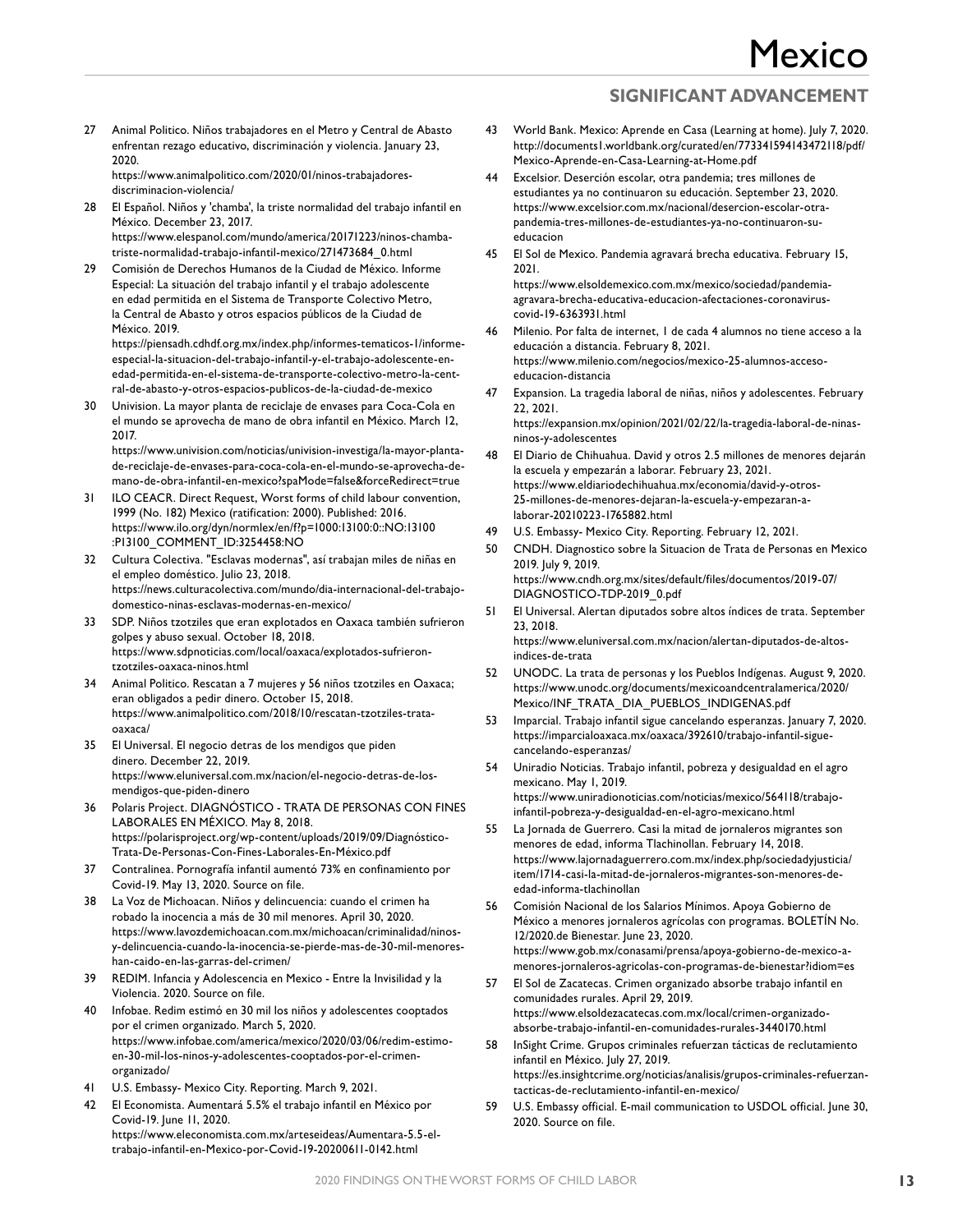## **SIGNIFICANT ADVANCEMENT**

- 60 National Institute of Indigenous Peoples. Niñas, niños y adolescentes indígenas. Datos de la Encuesta Intercensal 2015. April 28, 2017. https://www.gob.mx/inpi/articulos/ninas-ninos-y-adolescentesindigenas-datos-de-la-encuesta-intercensal-2015
- 61 Comisión Nacional de Derechos Humanos. Informe Contra la Trata de Personas. 2017. http://informe.cndh.org.mx/images/uploads/menus/30110/content/ files/Informe\_cndh\_2017.pdf
- 62 Quintana Roo Hoy. Lucran enganchadores con la pobreza indígena. January 20, 2016. http://quintanaroohoy.com/cancun/lucran-enganchadores-con-lapobreza-indigena/
- 63 La Jornada. Indígenas, con el menor acceso al mercado laboral. February 7, 2021. https://www.jornada.com.mx/notas/2021/02/07/economia/indigenascon-el-menor-acceso-al-mercado-laboral/
- 64 BBC Mundo. Los 4 problemas de fondo de la educación en México que la mayor inversión de la historia no puede resolver. June 7, 2017. https://www.bbc.com/mundo/noticias-america-latina-40168555
- 65 El Sol de Mexico. Indígenas tienen casi 4 años menos de escolaridad que el resto de la población. November 30, 2020. https://www.elsoldemexico.com.mx/mexico/sociedad/indigenastienen-casi-4-anos-menos-de-escolaridad-que-el-resto-de-lapoblacion-6079686.html
- 66 El Economista. Educación en México: insuficiente, desigual y la calidad es difícil de medir. December 25, 2018. https://www.eleconomista.com.mx/politica/Educacion-en-Mexicoinsuficiente-desigual-y-la-calidad-es-dificil-de-medir-20181225-0028. html
- 67 El Economista. La pandemia no es obstáculo para la migración por México. January 6, 2020. https://www.eleconomista.com.mx/politica/La-pandemia-no-esobstaculo-para-la-migracion-por-Mexico-20210106-0094.html
- 68 New York Times. La oleada histórica de niños migrantes que cruzan solos la frontera surge de la desesperación. October 30, 2019. https://www.nytimes.com/es/2019/10/30/espanol/america-latina/ menores-migrantes-estados-unidos.html
- 69 Expansion Politica. El COVID-19 recrudeció los riesgos para niños migrantes en su paso por México. January 9, 2020. https://politica.expansion.mx/mexico/2021/01/09/el-covid-19 recrudecio-los-riesgos-para-ninos-migrantes-en-su-paso-por-mexico
- 70 UNICEF. Migración de niñas, niños y adolescentes. Accessed: February 27, 2020. https://www.unicef.org/mexico/migración-de-niñas-niños-yadolescentes
- 71 Conexion Migrante. Indiferencia y maltrato, algunos de los obstáculos que niños migrantes atraviesan en México. February 4, 2020. https://conexionmigrante.com/2020-/02-/04/indiferencia-y-maltratoalgunos-de-los-obstaculos-que-ninos-migrantes-atraviesan-enmexico/
- 72 Instituto Nacional de Migración. Aumenta 132% migración infantil. July 17, 2019. https://www.inm.gob.mx/gobmx/word/index.php/aumenta-132 migracion-infantil/
- 73 Chiapas Paralelo. Más del 20 por ciento de personas migrantes que ingresan a México son niños, niñas o adolescentes. March 31, 2020. https://www.chiapasparalelo.com/trazos/tecnologia/2020/03/mas-del-20-por-ciento-de-personas-migrantes-que-ingresan-a-mexico-sonninos-ninas-o-adolescentes/
- Noroeste. Migrar en pandemia, entre la opacidad y falta de protección ante el Covid-19 April 5, 2021. https://www.noroeste.com.mx/nacional/migrar-en-pandemia-entrela-opacidad-y-falta-de-proteccion-ante-el-covid-19-XF788154
- 75 Amnesty International. Amnesty International Report 2020/21: The State of the World's Human Rights. April 7, 2021. https://www.amnesty.org/download/Documents/ POL1032022021ENGLISH.PDF
- 76 Instituto Nacional de Migracion. La SRE, el DIF y la UNICEF, presentan el "Modelo de cuidados alternativos para niñas, niños y adolescentes." July 7, 2019. https://www.inm.gob.mx/gobmx/word/index.php/la-sre-el-dif-y-launicef-presentan-el-modelo-de-cuidados-alternativos-para-ninasninos-y-adolescentes-migrantes-solicitantes-de-asilo-y-refugiados-enmexico-guia-para-su-implementacion/
- 77 Chiapas Paralelo. Piden aumentar presupuesto del INM para que apoyen a casas migrantes y albergues February 22, 2021. https://www.chiapasparalelo.com/noticias/chiapas/2021/02/pidenaumentar-presupuesto-del-inm-para-que-apoyen-a-casas-migrantesy-albergues/
- 78 SNDIF. Modelo de cuidados alternativos para niñas, niños y adolescentes migrantes, solicitantes de asilo y refugiados en México: guía para su implementación. July 31, 2019 https://www.unicef.org/mexico/media/1866/file/Cuidados alternativos ninez migrante.pdf
- 79 UNICEF. Entrada en vigor de las reformas a favor de la niñez y adolescencia migrante, solicitante de asilo y refugiada: "avance histórico en materia de derechos". November 12, 2020. https://www.unicef.org/mexico/comunicados-prensa/entrada-envigor-de-las-reformas-favor-de-la-niñez-y-adolescencia-migrante
- Government of Mexico. LEY SOBRE REFUGIADOS, PROTECCIÓN COMPLEMENTARIA Y ASILO POLÍTICO. November 11, 2020. http://www.diputados.gob.mx/LeyesBiblio/pdf/LRPCAP\_111120.pdf
- 81 U.S. Embassy- Mexico City. Reporting. April 7, 2021.
- 82 New York Times. Una escuela temporal para los niños en busca de asilo. August 18, 2020. https://www.nytimes.com/es/2020/08/18/espanol/america-latina/ escuela-frontera-mexico.html
- 83 Chiapas Paralelo. Abren primer albergue para la atención y acompañamiento de personas refugiadas y solicitantes de asilo en Tapachula. December 2, 2020. https://www.chiapasparalelo.com/noticias/chiapas/2020/12/abrenprimer-albergue-para-la-atencion-y-acompanamiento-de-personasrefugiadas-y-solicitantes-de-asilo-en-tapachula/
- ILO. Ratificación por México del Convenio núm. 189 sobre las trabajadoras y los trabajadores domésticos. July 3, 2020. https://www.ilo.org/americas/sala-de-prensa/WCMS\_749907/lang- es/index.htm
- 85 United Nations. México salda su deuda histórica con las 2.3 millones de trabajadoras domésticas al ratificar el "Convenio 189". July 3, 2020.

https://news.un.org/es/story/2020/07/1477151

- 86 Government of Mexico. Constitución Política de los Estados Unidos Mexicanos. 2019. http://www.diputados.gob.mx/LeyesBiblio/pdf\_mov/Constitucion\_ Politica.pdf
- 87 Government of Mexico. Ley General de los Derechos de Niñas, Niños y Adolescentes. 2021. https://www.gob.mx/sipinna/documentos/ley-general-de-losderechos-de-ninas-ninos-y-adolescentes-lgdnna
- 88 Government of Mexico. Ley General de Educación. 2019. http://www.diputados.gob.mx/LeyesBiblio/pdf/LGE\_300919.pdf
- 89 Government of Mexico. Ley General para Prevenir, Sancionar y Erradicar los Delitos en Materia de Trata de Personas y para la Protección y Asistencia a las Víctimas de estos Delitos. 2018. https://www.gob.mx/indesol/documentos/ley-general-para-prevenirsancionar-y-erradicar-los-delitos-en-materia-de-trata-de-personas-y
- Government of Mexico. Código Penal Federal. 2017. https://www.gob.mx/cms/uploads/attachment/file/235549/Co\_digo\_ Penal\_Federal\_22\_06\_2017.pdf
- 91 Government of Mexico. Ley Federal Contra la Delicuencia Organizada. August 11, 2019. http://www.diputados.gob.mx/LeyesBiblio/pdf/101\_200521.pdf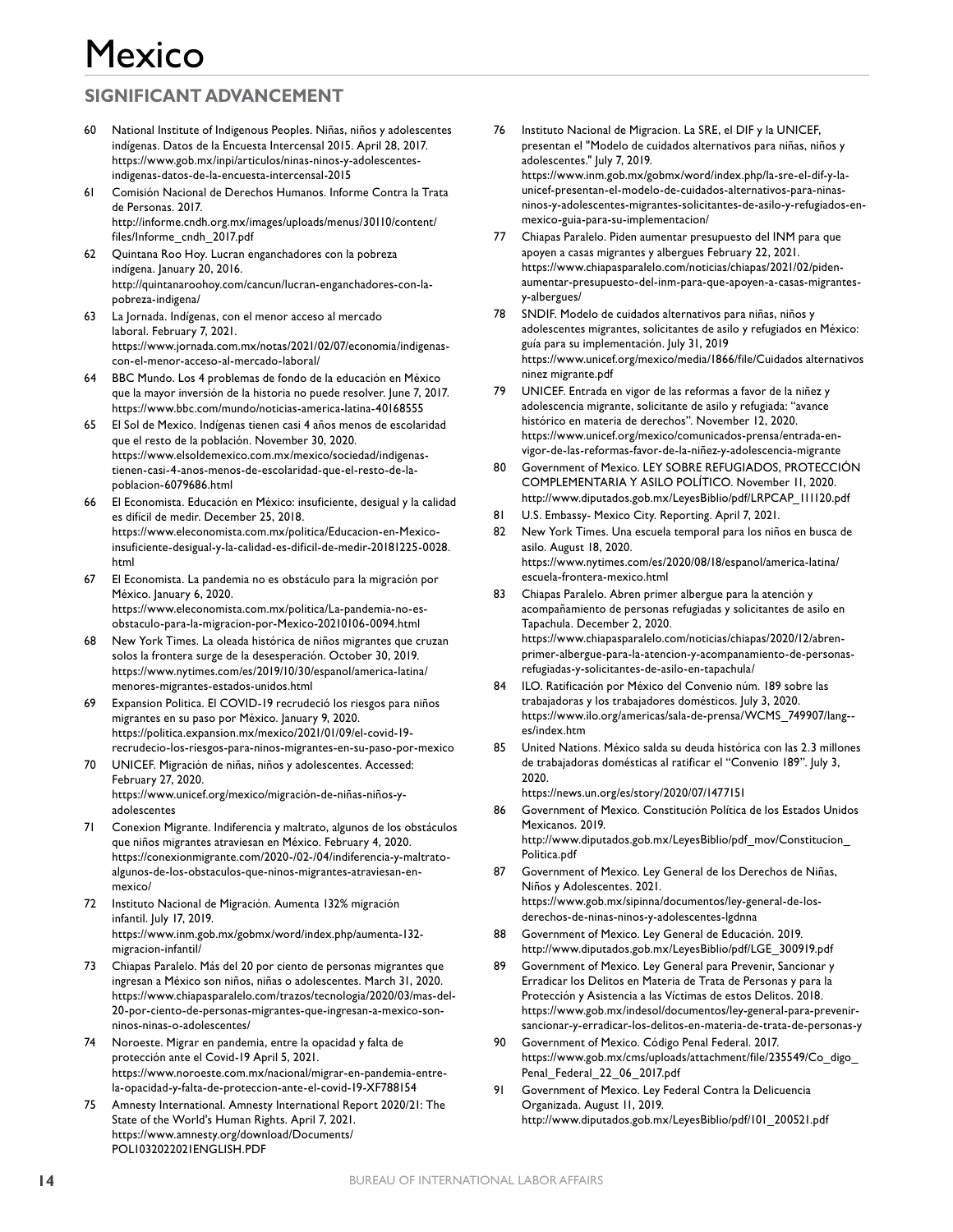- 92 Government of Mexico. Ley de Servicio Militar. 2021. http://www.diputados.gob.mx/LeyesBiblio/pdf\_mov/Ley\_del\_ Servicio Militar.pdf
- 93 United States Trade Representative. Agreement Between the United States of America, the United Mexican States, and Canada. Accessed January 16, 2020. https://ustr.gov/trade-agreements/free-trade-agreements/unitedstates-mexico-canada-agreement/agreement-between
- 94 New York Times. México ratifica el T-MEC con Estados Unidos y Canadá. June 19, 2019. https://www.nytimes.com/es/2019/06/19/espanol/mexico-ratificatmec-trump.html
- 95 CNN Español. Senado de México ratifica el nuevo tratado de libre comercio con EE.UU. y Canadá, el T-MEC/USMCA. June 19, 2019. https://cnnespanol.cnn.com/2019/06/19/senado-de-mexico-apruebael-nuevo-tratado-de-libre-comercio-con-ee-uu-y-canada-el-tmecusmca/
- 96 United States Trade Representative. USMCA Labor Chapter. Accessed February 2019. https://ustr.gov/sites/default/files/files/agreements/FTA/USMCA/ Text/23-Labor.pdf
- Government of Mexico. DECRETO por el que se reforman diversos artículos de la Ley de Migración y de la Ley sobre Refugiados, Protección Complementaria y Asilo Político, en materia de Infancia Migrante. November 11, 2020. https://www.dof.gob.mx/nota\_detalle.php?codigo=5604705&fec ha=11/11/2020
- 98 Government of Mexico. Ley de Migracion. May 5, 2021. http://www.diputados.gob.mx/LeyesBiblio/pdf/LMigra\_200521.pdf
- 99 STPS official. Interview with USDOL official. November 16, 2018.
- 100 STPS. Protocolo de Inspección del Trabajo en Materia de Erradicación de Trabajo Infantil. 2015. http://www.stps.gob.mx/bp/secciones/conoce/quienes\_somos/ quienes\_somos/inspeccion/Protocolo de Inspección en materia de Trabajo Infantil.pdf
- 101 Ortiz de Rosas, Ambassador. ILO Regional Meeting Panama 2018. October 4, 2018. Source on file.
- 102 STPS. Acciones de la STPS en contra del Trabajo infantil 2018. November 28, 2018. Source on file.
- 103 Procuraduría Federal de la Defensa del Trabajo. ¿Qué es la PROFEDET y cuáles son sus funciones? Accessed: February 25, 2020. https://www.gob.mx/profedet/que-hacemos
- 104 STPS. Respuesta de Integrantes de la CITI al Cuestionario de Consulta sobre Acciones del Gobierno de Mexico en Materia de Combate al Trabajo Infantil. February 24, 2020. Source on file.
- 105 Government of Mexico. Autoridades Administrativas y Jurisdiccionales En Materia Laboral Y Sindicatos. May 2016. https://colaboracion.uv.mx/rept/files/2017/03/040/ANEXO-XI-AUTORIDADES-ADMINISTRATIVAS-Y-JURISDICCIONALES-EN-MATERIA-LABORAL-Y-SINDICATOS.pdf
- 106 STPS official. Interview with USDOL official. November 14, 2019.
- 107 STPS. Unidad de Trabajo Digno. March 4, 2020. Source on file.
- 108 El Economista. STPS incorpora inspectores para cumplir reforma laboral. October 22, 2019. https://www.eleconomista.com.mx/empresas/STPS-incorporainspectores-para-cumplir-reforma-laboral-20191023-0012.html
- 109 Department of Labor. Engaging Workers and Civil Society to Strengthen Labor Law Enforcement Project Summary. 2020. https://www.dol.gov/agencies/ilab/engaging-workers-and-civil-societystrengthen-labor-law-enforcement
- 110 Department of Labor. Strengthening Labor Law Enforcement Project Summary. 2020. https://www.dol.gov/agencies/ilab/strengthening-labor-lawenforcement
- 111 FEVIMTRA. Binational Exchange State Attorneys General and Special Prosecutors, Human Trafficking. 2018. Source on file.
- 112 FEVIMTRA. ¿Cuáles son las obligaciones de las y los Agentes del Ministerio Público? August 2019. https://www.gob.mx/cms/uploads/attachment/file/487787/Cu\_les\_ son\_las\_obligaciones\_del\_Ministerio\_P\_blico\_\_Agosto\_2019.pdf
- 113 Fiscalía Especial para los Delitos de Violencia Contra las Mujeres y Trata de Personas. August 28, 2015. https://www.gob.mx/fgr/acciones-y-programas/trata-depersonas-10311
- 114 Fiscalía General de la República. Subprocuraduría Especializada en Investigación de Delincuencia Organizada. October 13, 2017. https://www.gob.mx/fgr/articulos/subprocuraduria-especializada-eninvestigacion-de-delincuencia-organizada-130486
- 115 U.S. Embassy- Mexico City. Reporting. February 27, 2019.
- 116 SEGOB. SEGOB official. E-mail communication to U.S. Embassy official. May 25, 2021. Source on file.
- 117 Instituto National de Migration. Oficiales de Protección a la Infancia (OPI). October 11, 2019. https://www.gob.mx/inm/acciones-y-programas/oficiales-deproteccion-a-la-infancia-opi
- 118 Comisión Mexicana de Ayuda a Refugiados. COMAR: oficinas, presencia y acciones. January 10, 2020. https://www.gob.mx/comar/articulos/comar-oficinas-presencia-yacciones?idiom=es
- 119 Sin Embargo. INM atiende a 11 mil 290 menores migrantes no acompañados en 2019; la mayoría centroamericanos. November 13, 2019.

https://www.sinembargo.mx/13-11-2019/3677910

- 120 Instituto Nacional de Migración. Protege Instituto Nacional de Migración los derechos de niñas, niños y adolescentes migrantes. July 18, 2019. https://www.gob.mx/inm/prensa/protege-instituto-nacional-de-
- migracion-los-derechos-de-ninas-ninos-y-adolescentes-migrantes 121 Comisión Nacional de Derechos Humanos. CNDH website. Accessed December 15, 2018. https://www.cndh.org.mx/
- 122 El Economista. 20 temas fundamentales de la reforma laboral. July 18, 2019.

https://www.eleconomista.com.mx/gestion/20-temas-fundamentalesde-la-reforma-laboral-20190718-0078.html

- 123 Junta Federal de Conciliación y Arbitraje. Conoce qué es la Junta Federal de Conciliación y Arbitraje. Accessed February, 2019. https://www.gob.mx/stps/articulos/conoce-que-es-la-junta-federalde-conciliacion-y-arbitraje
- 124 COPARMEX. Reforma Laboral para la Competitividad. March 4, 2019.

https://coparmex.org.mx/reforma-laboral-para-la-competitividad/

- 125 MVS Noticias. En 2020 podría iniciar la transición de las Juntas de Conciliación a Tribunales laborales: STPS. January 2, 2019. https://mvsnoticias.com/noticias/nacionales/en-2020-podria-iniciar-latransicion-de-las-juntas-de-conciliacion-a-tribunales-laborales-stps/
- 126 El Economista. Nuevo modelo de justicia laboral en México. November 17, 2020. https://www.eleconomista.com.mx/empresas/Arranca-operacionesel-nuevo-modelo-de-justicia-laboral-en-Mexico-20201117-0144.html
- 127 El Economista. Inspectores laborales en México son insuficientes para cumplir con nuevos compromisos. December 15, 2020. https://www.eleconomista.com.mx/empresas/Inspectoreslaborales-en-Mexico-son-insuficientes-para-cumplir-con-nuevoscompromisos-20201215-0066.html
- 128 U.S. Embassy- Mexico City. Reporting. December 10, 2020.
- 129 U.S. Embassy- Mexico City. Reporting. January 26, 2021.
- 130 STPS. Reforma Laboral. Accessed: February 24, 2021. https://reformalaboral.stps.gob.mx/
- 131 Thomson Reuters. Mexico's president vows wage growth, labor reform funding in push for trade deal. October 17, 2019. https://www.reuters.com/article/instant-article/idUKKBN1WW2T2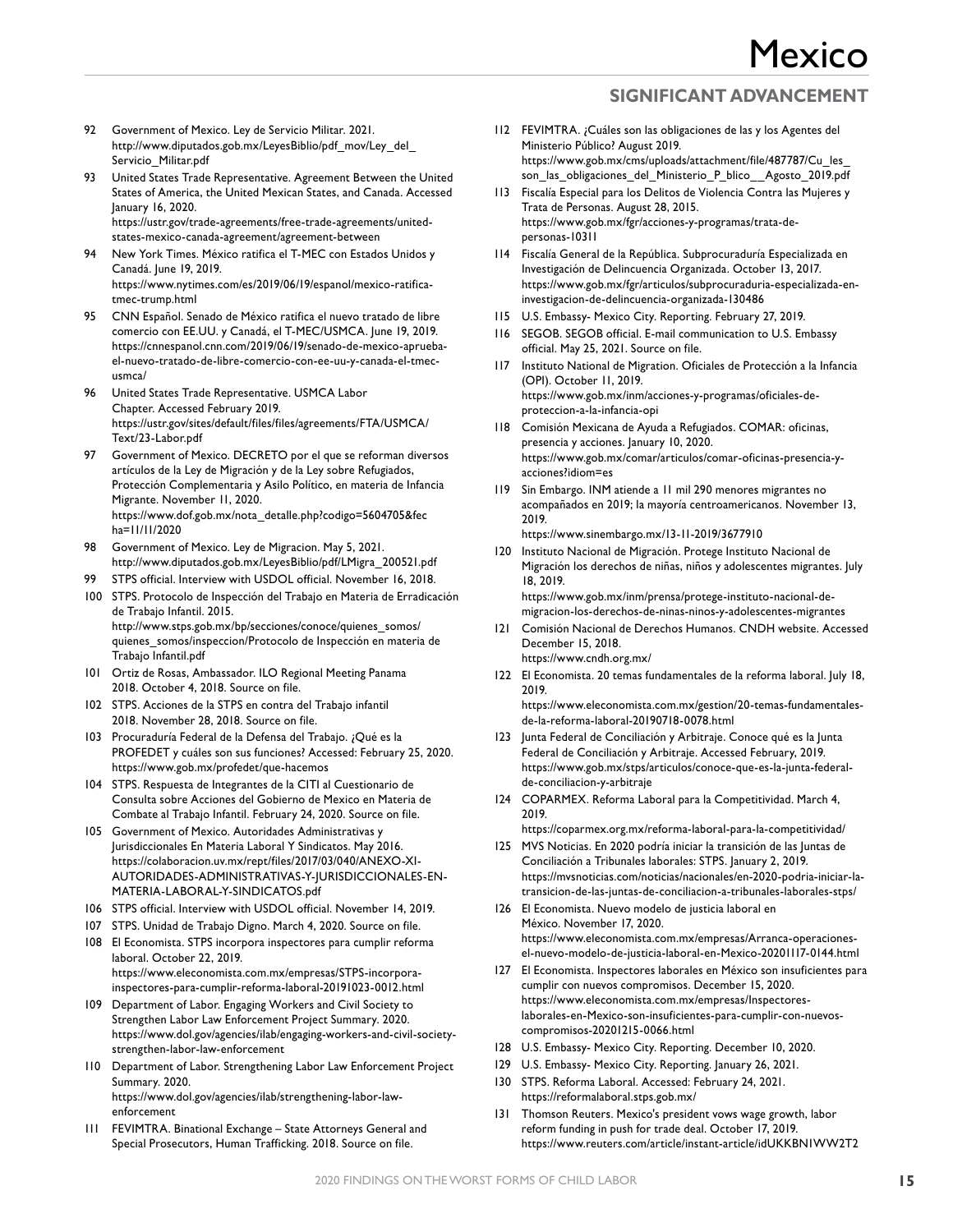## **SIGNIFICANT ADVANCEMENT**

- 132 SNDIF. Directorio de Procuradurías de Protección de Niñas, Niños y Adolescentes. December 2018. Source on file.
- 133 El Occidental. En Jalisco trabajan 156 mil niños. January 6, 2020. https://www.eloccidental.com.mx/local/en-jalisco-trabajan-156-milninos-4667021.html
- 134 Milenio. Laboran en el estado 270 mil menores: Sipinna. August 11, 2019.

https://www.milenio.com/negocios/puebla-270-mil-infantesadolescentes-laboran

- 135 Hoja de Ruta. #SIPINNA coordina campañas y programas para evitar el trabajo infantil e impulsar el desarrollo integral de las niñas y niños. June 11, 2019. https://hojaderutadigital.mx/sipinna-coordina-campanas-y-programaspara-evitar-el-trabajo-infantil-e-impulsar-el-desarrollo-integral-delas-ninas-y-ninos/
- 136 Enlace Informativo. SANCIONAN A CUATRO EMPRESAS POR TRABAJO INFANTIL EN BC. April 24, 2019. Source on file.
- 137 Uniradio Noticias. Trabajan para erradicar el trabajo infantil en Baja California. April 24, 2019. https://www.uniradioinforma.com/noticias/bajacalifornia/563497/ trabajan-para-erradicar-el-trabajo-infantil-en-baja-california.html
- 138 Expreso. Toman protesta a comité municipal que combatirá el trabajo infantil. June 13, 2019. https://www.expreso.com.mx/seccion/sonora/61846-toman-protestaa-comite-municipal-que-combatira-el-trabajo-infantil.html
- 139 El Sol de Hermosillo. Van por erradicación del trabajo infantil en Sonora. September 12, 2019. https://www.elsoldehermosillo.com.mx/local/van-por-erradicaciondel-trabajo-infantil-en-sonora-4174433.html
- 140 El Heraldo de Chihuahua. Inspecciona STPS ranchos agrícolas. June 27, 2019.

https://www.elheraldodechihuahua.com.mx/local/delicias/inspeccionastps-ranchos-agricolas-3823460.html

- 141 El Debate. Sipinna detecta 40 casos de trabajo infantil en el campo. December 16, 2019. https://www.debate.com.mx/guasave/Sipinna-detecta-40-casos-detrabajo-infantil-en-el-campo-20191216-0078.html
- 142 Diario Puntual. Invita Sedif y Sipinna a colaborar para reducir trabajo infantil en Puebla. November 10, 2019. https://www.diariopuntual.com/estado/2019/11/10/31607/invita-sedify-sipinna-colaborar-para-reducir-trabajo-infantil-en-puebla
- 143 State of San Luis Potosi. PRESENTACIÓN DEL 2020, AÑO DE LA CULTURA PARA ERRADICACIÓN DEL TRABAJO INFANTIL, EN EL H. CONGRESO DEL ESTADO. January 3, 2020. https://slp.gob.mx/sipinna/Paginas/Noticias/PRESENTACIÓN-DEL-2020,-AÑO-DE-LA-CULTURA-PARA-ERRADICACIÓN-DEL-- TRABAJO-INFANTIL,-EN-EL-H--CONGRESO-DEL-ESTADO.aspx
- 144 El Debate. Incrementa trabajo infantil en las calles durante periodo vacacional. July 28, 2019. https://www.debate.com.mx/culiacan/Incrementa-trabajo-infantil-enlas-calles-durante-periodo-vacacional-20190728-0009.html
- 145 El Sol de Mazatlan. Sensibilizan sobre los derechos de niñas, niños y adolescentes. December 11, 2019. https://www.elsoldemazatlan.com.mx/local/sensibilizan-sobre-losderechos-de-ninas-ninos-y-adolescentes-4574321.html
- 146 Animal Politico. Dejan a niños sin clases extra y alimentos: SEP recorta 100% presupuesto a Escuelas de Tiempo Completo. September 17, 2020. https://www.animalpolitico.com/2020/09/sep-recorta-presupuestoescuelas-tiempo-completo/
- 147 Mundo Ejecutivo. Estos son los recortes del Presupuesto 2020. November 19, 2019. https://mundoejecutivo.com.mx/economia-negocios/2019/11/22/estosson-los-recortes-del-presupuesto-2020/
- 148 Animal Politico. Recorte de 75% compromete pagos de servicios básicos del gobierno y arriesga inversiones en salud y ciencia. June 1, 2020. https://www.animalpolitico.com/2020/06/recorte-75-gasto-corriente-
- pago-servicios-gobierno/ 149 El Financiero. ¿Qué dependencias ganan y pierden más en el Presupuesto 2020? November 22, 2019. https://www.elfinanciero.com.mx/economia/que-dependencias-ganany-pierden-mas-en-el-presupuesto-2020/
- 150 Milenio. Preocupan recortes en presupuesto 2020: PAN. October 5, 2019. https://www.milenio.com/politica/en-presupuesto-2020-preocupanlos-recortes-presupuestarios
- 151 Contralinea. Investigan probable subcontratación ilegal en el gobierno federal. March 9, 2020. https://contralinea.com.mx/investigan-probable-subcontratacionilegal-en-el-gobierno-federal/
- 152 STPS. REGLAMENTO General de Inspección del Trabajo y Aplicación de Sanciones. June 17, 2014. http://www.diputados.gob.mx/LeyesBiblio/regla/n395.pdf
- 153 U.S. Embassy- Mexico City. Reporting. February 21, 2020.
- 154 Government of Mexico. Reglamento General para la Inspección y Aplicación de Sanciones por Violaciones a la Legislación Laboral. June 17, 2014. http://dof.gob.mx/nota\_detalle.php?codigo=5348879&fec ha=17/06/2014
- 155 Secretaria de Hacienda y Credito Publico. PROYECTO DE PRESUPUESTO DE EGRESOS DE LA FEDERACIÓN 2019. 2019 https://www.ppef.hacienda.gob.mx/work/models/PPEF2019/docs/ exposicion/EM\_Documento\_Completo.pdf
- 156 STPS. Respuestas al Cuestionario sobre el Trabajo Infantil. February 5, 2020. Source on file.
- 157 Government of Mexico. Informe Trata de Personas 2020 Preguntas para Reporte. March 3, 2020. Source on file.
- 158 U.S. Embassy- Mexico City official. E-mail communication to USDOL official. June 11, 2021.
- 159 STPS. Programa de Inspeccion 2019. July 31, 2019. https://www.gob.mx/cms/uploads/attachment/file/482135/Programa\_ de\_inspeccio\_n\_2019\_31.7.19.pdf
- 160 STPS. Notas del Departamento de Trabajo sobre la reunión del 14 de noviembre de 2019. January 28. 2020. Source on file.
- 161 CIA. The World Factbook. Accessed July 9, 2020. Please see "Labor Law Enforcement: Sources and Definitions" in the Reference Materials section of this report. https://www.cia.gov/the-world-factbook/countries/mexico/
- 162 UN. World Economic Situation and Prospects 2019 Statistical Annex. New York. 2019. Please see "Labor Law Enforcement: Sources and Definitions" in the Reference Materials section of this report.

https://www.un.org/development/desa/dpad/wp-content/uploads/ sites/45/WESP2019\_BOOK-web.pdf

163 El Economista. STPS ha realizado más de 26,000 inspecciones laborales y 1,200 procedimientos para sancionar a subcontratistas. September 1, 2020. https://www.eleconomista.com.mx/empresas/STPS-ha-realizadomas-de-26000-inspecciones-laborales-y-1200-procedimientos-parasancionar-a-subcontratistas-20200901-0075.html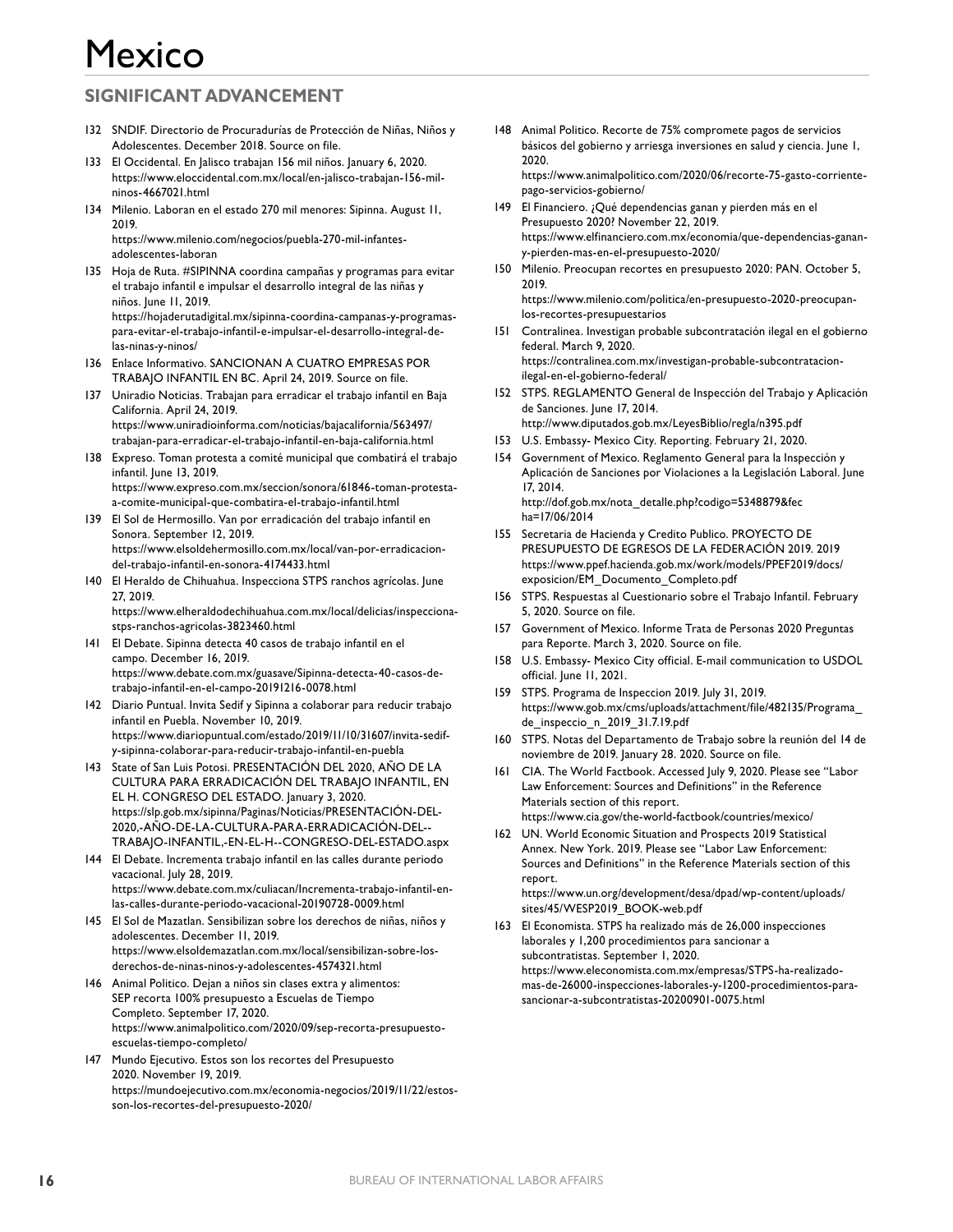164 LJA.MX BAJÓ EN UN 60% PERMISOS OTORGADOS A EMPRESAS PARA CONTRATAR A MENORES ENTRE 15 Y 18 AÑOS October 21, 2020.

https://www.lja.mx/2020/10/bajo-en-un-60-permisosotorgados-a-empresas-para-contratar-a-menores-entre-15-y-18-anos/? cf chl captcha\_tk =1488a0dbe4b6836d14c29 cf7ca0d944ec08eecac-1614214124-0-AZ24xSEYBEEORMxx XdEMsPmI6ziO8idd03GOcPe2y7hPkSepsts1FSGYH4LP8GcE 4999wbmcRRGzPvYqrnMGC7InfRlyW2GkbAcxJnsBevOm\_ ZKpFiwK78DxtoSQBP5xjCNkMomvUrEp7MduUmRPqjjxfb\_ BvPHT\_VtKR3j0LwVVBboa\_l3g-RDqnToV28wo\_vPOR 019\_4naIQ0vQCg0vPpX3zsUViVtSIbWw\_r7S\_doLvsT4nKgzHgmVgPqRL8XGjRPcInqZC\_ix089UNrCwBHv4B72BMaBHVRh zNfyNNq6wZ204mj1cbHf-MFFj6xrvDFfJnMVIahpNi25eYptiluSa3TVE 8KjnVn4p4rCdhGFOB38rJBLf1uK-BiDdTypYEws40khydrQy1FRhJSlj\_ QIOOYcDeKlRJ4OSrbwLbX2GJHx7Etc\_dR6RYziT69bZDomUT PJqaExjj2nmgI8IB8JdlZ9hyJPMaazN3YVKgJ7BNWJEmF4 KZrveDK0KStx2D89jKVb7OK0feaPtO5Ja GZG9zD481SQJ8P0i\_ D6aYXQPnDpe3xM kwgyEC9hQrFSz2YbPBB3M2fUUXex79ceklD\_ vsWV93YZ\_S88y5ti4Hdz86oxX04Db\_KSSO\_ LSk29Kl71zJHAJWGWpueWSjNQwctw-az0- 8V9bqLjZbrYsFQh4bsj4F8s\_bJ7x1Nac99qiBg3kYGvorDiQWs5EX4C20

- 165 Vanguardia. La trágica historia de los niños rarámuri esclavizados en los campos mexicanos de jalapeños. January 29, 2021. https://vanguardia.com.mx/articulo/la-tragica-historia-de-los-ninosraramuri-esclavizados-en-los-campos-mexicanos-de-jalapenos
- 166 El Diario de Chihuahua. Cero tolerancia al trabajo infantil forzoso en Chihuahua February 3, 2020. https://www.eldiariodechihuahua.mx/local/cero-tolerancia-al-trabajoinfantil-forzoso-en-chihuahua-20200203-1623063.html
- 167 El Sol de Parral. Implementan inspección en centros de trabajo para evitar trabajo infantil. June 13, 2020. https://www.elsoldeparral.com.mx/local/implementan-inspeccionen-centros-de-trabajo-para-evitar-trabajo-infantil-explotacion-ninosderechos-noticias-chihuahua-5358642.html
- 168 El Sol de San Luis. No se han descuidado medidas para erradicar trabajo infantil: STPS. November 22, 2020. https://www.elsoldesanluis.com.mx/local/no-se-han-descuidado-medidaspara-erradicar-trabajo-infantil-stps-6046042.html
- 169 Estacion Pacifico. Colima, sexto estado con más trabajo infantil; ¿qué se hace para combatirlo? December 17, 2020. https://estacionpacifico.com/2020/12/17/colima-sexto-estado-con-mastrabajo-infantil-que-se-hace-para-combatirlo/
- 170 El Sol de Mazatlan. Buscan frenar trabajo infantil en campos agrícolas. November 20, 2020. https://www.elsoldemazatlan.com.mx/local/buscan-frenar-trabajo-infantilen-campos-agricolas-6036526.html
- 171 El Sol de Hermosillo. Multan campo agrícola con 200 mil pesos por emplear menores. February 20, 2020. https://www.elsoldehermosillo.com.mx/local/multan-campo-agricolacon-200-mil-pesos-por-emplear-menores-4859461.html
- 172 Government of Mexico. DECRETO por el que se reforman, adicionan y derogan diversas disposiciones de la Ley Federal del Trabajo. May 1, 2019.

http://www.diputados.gob.mx/LeyesBiblio/ref/lft/LFT\_ref30\_01may19.pdf

173 Comisión Nacional de los Derechos Humanos. Recomendación no. 70/2016 sobre el caso de las violaciones a los derechos al libre desarrollo de la personalidad, al trato digno y al interés superior de la niñez, al derecho al trabajo, a la seguridad jurídica y a la procuración de justicia, en agravio de v1, v2, v3, v4, y demás jornaleros agrícolas indígenas localizados en una finca en Villa Juárez, San Luis Potosí. December 29, 2016.

https://www.cndh.org.mx/sites/default/files/doc/Recomendaciones/2016/ Rec\_2016\_070.pdf

- 174 El Contribuyente. Inspecciones laborales se harán utilizando inteligencia artificial: STPS. December 9, 2019. https://www.elcontribuyente.mx/2019/12/inspecciones-laborales-seharan-utilizando-inteligencia-artificial-stps/
- 175 STPS. NUEVO MODELO DE INSPECCIÓN LABORAL. May 20, 2020. https://productividadlaboral.stps.gob.mx/images/opl/pdf/08-Nuevo\_ Modelo\_de\_Inspeccion.pdf
- 176 Factor Capital Humano. ¿Quieres evitar inspecciones de la STPS? En el autocumplimiento está la clave. May 18, 2020. https://factorcapitalhumano.com/leyes-y-gobierno/quieres-evitarinspecciones-de-la-stps-en-el-autocumplimiento-esta-la-clave/2020/05/
- 177 IMLEB. Independent Mexico Labor Expert Board Interim Report. December 15, 2020. https://www.jacksonlewis.com/sites/default/files/docs/USMCA\_IMLEB-Interim-Report-December-2020-Final-as-approved-12-14.pdf
- 178 STPS. CAPACITACIÓN Reforma Laboral. Accessed: February 24, 2020. https://reformalaboral.stps.gob.mx/capacitacion\_reforma
- 179 Heraldo de Mexico. Tiene trata 99% de cifra negra: Consejo Ciudadano CDMX. March 2, 2020. https://heraldodemexico.com.mx/pais/tiene-trata-99-de-cifra-negraconsejo-ciudadano-seguridad-justicia-cdmx-victimas-mujeres-delitolinea-nacional/
- 180 SinEmbargo. Trata de mujeres creció en 2020. Víctimas se concentran en QRoo, Tlaxcala, BC, Nuevo León y CdMx. February 13, 2020. https://www.sinembargo.mx/13-02-2021/3936998
- 181 Milenio. Del amor... a la trata de personas. February 12, 2021. https://www.milenio.com/opinion/salvador-guerrero-chipres/columnasalvador-guerrero-chipres/del-amor-a-la-trata-de-personas
- 182 U.S. Embassy- Mexico City. Reporting. June 24, 2019.
- 183 U.S. Embassy- Mexico City. Reporting. January 8, 2021.
- 184 EME EQUIS. SOBREVIVÍ A LA TRATA DE PERSONAS: CÓMO UN REFUGIO CAMBIÓ MI DESTINO. February 24, 2021. https://www.m-x.com.mx/al-dia/sobrevivi-a-la-trata-de-personas-comoun-refugio-cambio-mi-destino
- 185 Thomson Reuters. Mexico criticized for misreporting data on migrant trafficking victims. July 8, 2020. https://news.trust.org/item/20200708134656-mbhp2/
- 186 Thomson Reuters. Mexico human trafficking cases stall as coronavirus bites. January 22, 2021.
- https://news.trust.org/item/20210122151456-79lt3 187 Government of Mexico. Decreto por el que se aprueba el Programa Nacional para Prevenir, Sancionar y Erradicar los Delitos en Materia de Trata de Personas y para la Protección y Asistencia a las Víctimas de estos Delitos 2014-2018. March 26, 2018. https://www.gob.mx/indesol/documentos/decreto-por-el-que-seaprueba-el-programa-nacional-para-prevenir-sancionar-y-erradicar-los-
- delitos-en-materia-de-trata-de-personas 188 El Universal. Se integran dos ONG a comisión contra trata. February 15, 2020. https://www.eluniversal.com.mx/nacion/se-integran-dos-ong-comisioncontra-trata
- 189 El Sol de Tulancingo. Niños siguen trabajando en tianguis de Tulancingo. October 12, 2020. https://www.elsoldetulancingo.com.mx/local/ninos-siguen-trabajando-entianguis-de-tulancingo-5877454.html
- 190 El Sol de Toluca. Niños limpiaparabrisas son utilizados como "halcones". February 18, 2020. https://www.elsoldetoluca.com.mx/local/ninos-limpiaparabrisas-sonutilizados-como-halcones-4855152.html
- 191 Sistema Nacional de Protección de Niñas, Niños y Adolescentes. Comisión Protección Integral de Niñas, Niños y Adolescentes Migrantes y Solicitantes de la Condición de Refugiado February 27, 2020. https://www.gob.mx/sipinna/documentos/comision-proteccion-integralde-ninas-ninos-y-adolescentes-migrantes-y-solicitantes-de-la-condicionde-refugiado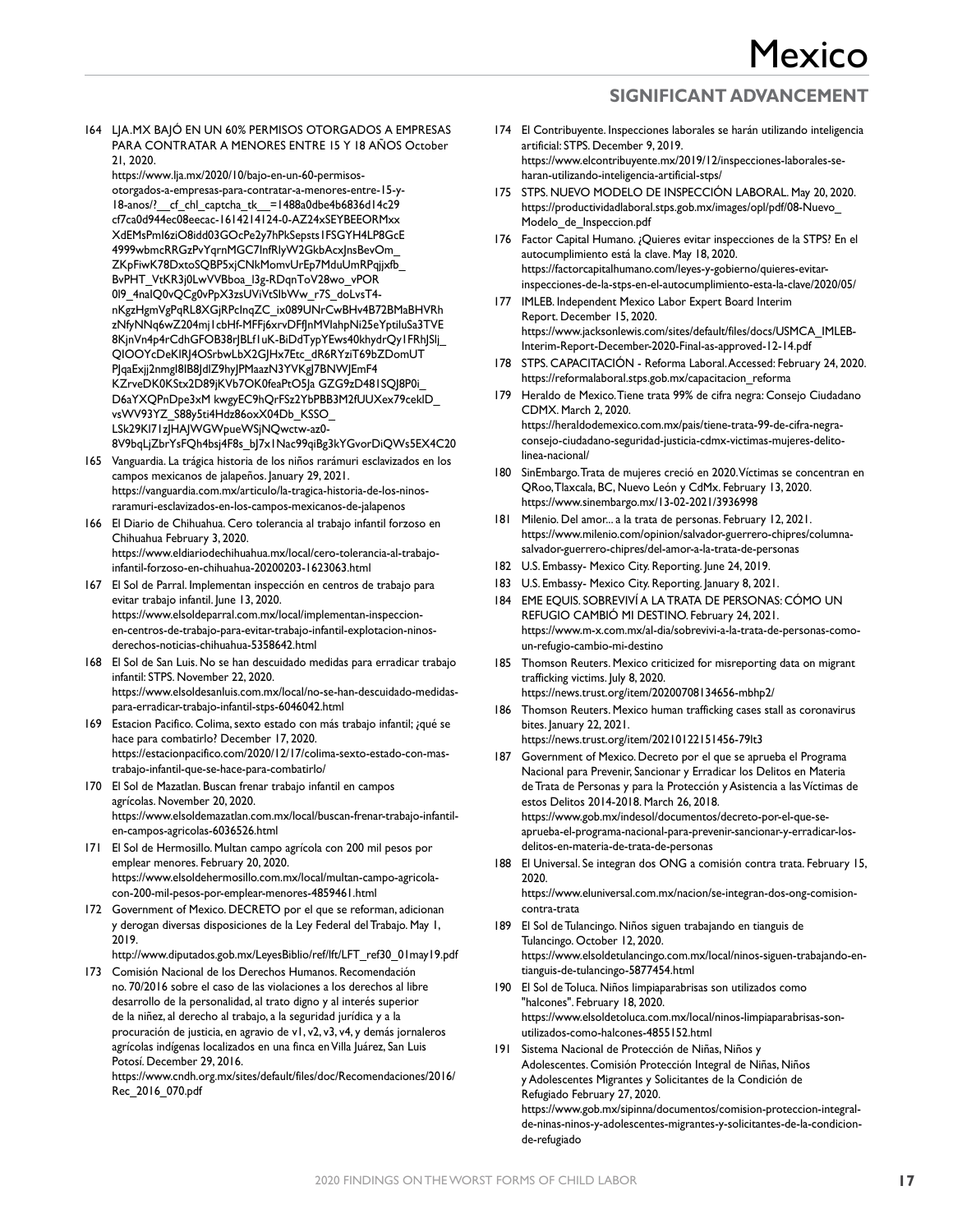## **SIGNIFICANT ADVANCEMENT**

- 192 Secretaría de Gobernación. TRABAJARÁ GOBIERNO DE MÉXICO EN LA PROTECCIÓN DE NIÑAS, NIÑOS Y ADOLESCENTES EN SITUACIÓN DE MIGRACIÓN. June 1, 2019. https://www.gob.mx/segob/prensa/trabajara-gobierno-de-mexicoen-la-proteccion-de-ninas-ninos-y-adolescentes-en-situacion-demigracion-202470
- 193 La Jornada. Con baja inversión, los programas dirigidos a menores: Sipinna. February 6, 2019. Source on file.
- 194 Cultura Colectiva. Gobierno destina 21 centavos por cada niño mexicano para prevenir el trabajo infantil. June 11, 2019. https://news.culturacolectiva.com/mexico/gobierno-destina-21-centavospor-cada-nino-para-prevenir-el-trabajo-infantil/
- 195 Eme Equis. NIÑAS Y NIÑOS: LOS OLVIDADOS DE LA POLÍTICA, PESE A QUE PROLIFERAN ABUSOS. October 18, 2019. https://www.m-x.com.mx/investigaciones/ninas-y-ninos-los-olvidados-dela-politica-pese-a-que-proliferan-abusos
- 196 Animal Politico. Trabajo infantil: un problema que el gobierno ignorará. December 3, 2020. https://www.animalpolitico.com/blog-invitado/trabajo-infantil-unproblema-que-el-gobierno-ignorara/
- 197 STPS. PROGRAMA Sectorial de Trabajo y Previsión Social 2020- 2024. June 6, 2020.
- http://dof.gob.mx/nota\_detalle.php?codigo=5595490&fecha=24/06/2020 198 Government of Mexico. Programa Nacional de Derechos Humanos
- 2020-2024. December 10, 2020. https://dof.gob.mx/nota\_detalle.php?codigo=5607366&fecha=10/12/2020
- 199 Secretaría de Educación Pública. Boletín No. 211 La SEP hizo llegar al Congreso de la Unión las estrategias que mandataron las reformas constitucionales en materia educativa. November 13, 2019. https://www.gob.mx/sep/articulos/la-sep-hizo-llegar-al-congreso-de-launion-las-estrategias-que-mandataron-las-reformas-constitucionales-enmateria-educativa
- 200 Secretaría de Educación Pública. Estrategia Nacional de Educación Inclusiva. November 22, 2019. https://drive.google.com/file/d/1G83N833F5nyrjhC6RhO3dgSMTiVUY RSj/view
- 201 U.S. Embassy- Mexico City. Reporting. January 17, 2020.
- 202 CEPAL. Plan de Desarrollo Integral El Salvador, Guatemala, Honduras y México. June 9, 2019. https://www.gob.mx/cms/uploads/attachment/file/462720/34.Hacia\_un\_
- nuevo\_estilo\_de\_desarrollo\_\_\_Plan\_de\_Desarrollo\_Integral\_El.pdf 203 Latin.Us. SRE debe revisar los programas Jóvenes Construyendo el Futuro y Sembrando Vida en Honduras y El Salvador: ASF. February 23, 2021.

https://latinus.us/2021/02/23/sre-debe-monitorear-jovenesconstruyendo-futuro-sembrando-vida-honduras-salvador-asf/

- 204 Proceso. La 4T desatendió cooperación con Centroamérica y fortaleció esquema de deportación. February 21, 2021. https://www.proceso.com.mx/nacional/2021/2/21/la-4t-desatendiocooperacion-con-centroamerica-fortalecio-esquema-dedeportacion-258740.html
- 205 Norte Digital. ANÁLISIS Y OPINIÓN Albergue Leona Vicario: la nueva visión humanitaria de la 4ª T. August 2, 2020. https://nortedigital.mx/analisis-y-opinion-albergue-leona-vicario-lanueva-vision-humanitaria-de-la-4a-t/
- 206 STPS. Centros Integradores para Migrantes han atendido a cerca de 5 mil mexicanos y extranjeros. July 30, 2020. https://www.gob.mx/stps/prensa/centros-integradores-para-migranteshan-atendido-a-cerca-de-5-mil-mexicanos-y-extranjeros
- 207 MiTrabajo.News. Centro Integrador en Tijuana ofrecerá opciones de empleo a la población migrante. December 22, 2020. https://www.mitrabajo.news/candidatos/Centro-Integrador-en-Tijuanaofrecera-opciones-de-empleo-a-la-poblacion-migrante-20201222-0003. html
- 208 Government of Mexico. Plan Nacional de Desarrollo (PND) (2019– 2024). July 12, 2019. https://www.dof.gob.mx/nota\_detalle.php?codigo=5565599&fec ha=12/07/2019
- 209 Alliance 8.7.org. Alliance 8.7 Pathfinder Countries. Accessed: April 16, 2020. https://www.alliance87.org/partners/#tab-1
- 210 Government of Mexico. Alliance 8.7 Roadmap. September 27, 2019. Source on file.
- 211 Government of Mexico. First Report on Advancements. January 21, 2021. Source on file.
- 212 Excelsior. Presentan programa de protección de niñas, niños y adolescentes. February 26, 2020. https://www.excelsior.com.mx/nacional/presentan-programa-deproteccion-de-ninas-ninos-y-adolescentes/1366535
- 213 Coordinación Nacional de Becas para el Bienestar Benito Juárez. Beca Bienestar para las Familias de Educación Básica. December 1, 2018. https://www.gob.mx/becasbenitojuarez/articulos/beca-bienestar-para-lasfamilias-de-educacion-basica
- 214 Coordinación Nacional de Becas para el Bienestar Benito Juárez. Beca Benito Juárez para jóvenes de Educación Media Superior. January 1, 2019. https://www.gob.mx/becasbenitojuarez/articulos/beca-benito-juarezpara-jovenes-de-educacion-media-superior-216589
- 215 La Verdad. AMLO: Becas para el Bienestar Benito Juárez. December 13, 2019. https://laverdadnoticias.com/mexico/AMLO-Becas-para-el-Bienestar-Benito-Juarez-20191213-0210.html
- 216 Milenio. Incorporar becas y pensiones de la 4T a Constitución es "un reto financiero": Delgado. February 24, 2020. https://www.milenio.com/politica/reto-financiero-agregar-constitucionbecas-pensiones-4t
- 217 Milenio. Becas no llegan y jóvenes sin poder inscribirse en escuelas. January 27, 2020. https://www.milenio.com/politica/comunidad/tamaulipas-becas-lleganjovenes-inscribirse-escuela
- 218 Milenio. Alumnos hacen largas filas para cobrar beca 'Benito Juárez'. November 11, 2019. https://www.milenio.com/estados/torreon-alumnos-largas-filas-cobrarbeca-benito-juarez
- 219 Milenio. "No hemos recibido nada"; estudiantes sobre becas Benito Juárez. November 5, 2019. https://www.milenio.com/politica/comunidad/tamaulipas-estudiantesmolestos-retiro-beca-benito-juarez
- 220 Milenio. AMLO sustituye Prospera con su programa de becas. September 23, 2019. https://www.milenio.com/especiales/amlo-sustituye-prospera-con-suprograma-de-becas
- 221 U.S. Embassy- Mexico City. Reporting. January 22, 2020.
- 222 Coordinación Nacional de Becas para el Bienestar Benito Juárez. Cuentas bancarias para menores de edad. June 11, 2020. https://www.gob.mx/becasbenitojuarez/prensa/cuentas-bancarias-paramenores-de-edad?idiom=es
- 223 Coordinación Nacional de Becas para el Bienestar Benito Juárez. Se incorporará a niñas, niños y adolescentes indígenas al Programa de Becas de Educación Básica Benito Juárez. September 26, 2020. https://www.gob.mx/becasbenitojuarez/prensa/de-casi-4-millones-debecarias-y-becarios-de-educacion-media-superior-el-90-ya-cobraron-labeca-benito-juarez?idiom=es
- 224 Instituto Nacional de los Pueblos Indígenas. Programa de Apoyo a la Educación Indígena. Accessed: February 21, 2020. Source on file.
- 225 Instituto Nacional de los Pueblos Indígenas. El INPI apoya a estudiantes indígenas con el Programa de Apoyo a la Educación Indígena. July 24, 2020.

https://www.gob.mx/inpi/articulos/el-inpi-apoya-a-estudiantes-indigenascon-el-programa-de-apoyo-a-la-educacion-indigena?idiom=es